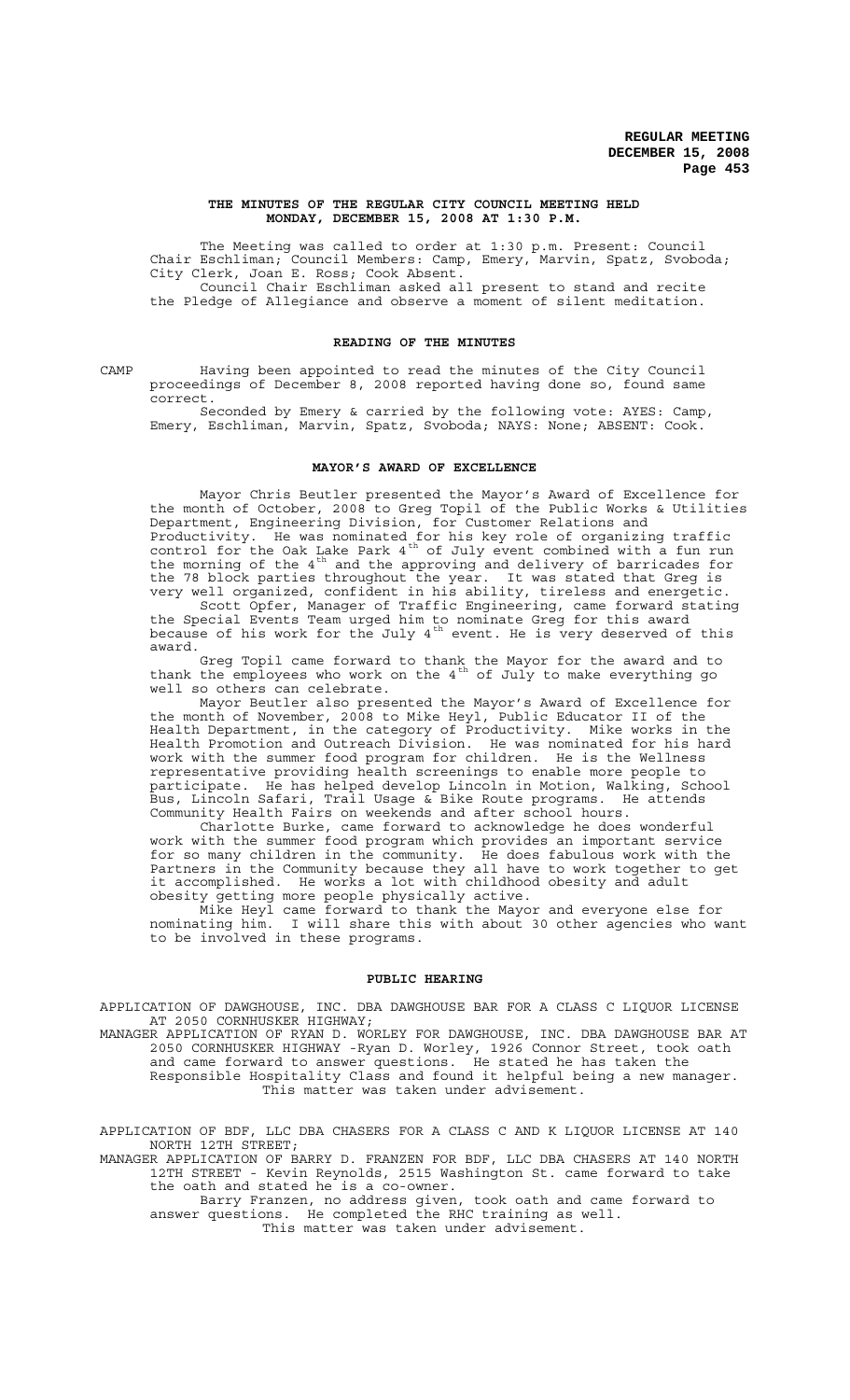APPLICATION OF RAIDER, LLC DBA BLUE MOUNTAIN SMOKEHOUSE PIZZA FOR A CLASS I LIQUOR LICENSE AT 8600 AMBER HILL COURT, SUITE 100; MANAGER APPLICATION OF KELVIN M. KORVER FOR RAIDER, LLC DBA BLUE MOUNTAIN SMOKEHOUSE PIZZA AT 8600 AMBER HILL COURT, SUITE 100 - Kelvin Korver, 8600 Amber Hill Court, came forward to take the oath. He stated the Quizno's was shut down and reopened as Blue Mountain Smokehouse Pizza. This matter was taken under advisement.

APPLICATION OF L&M FOODS, INC. DBA SAM & LOUIE'S FOR A CLASS I LIQUOR LICENSE AT 4131 PIONEER WOODS DRIVE, SUITE 102; MANAGER APPLICATION OF LARRY J. JURGENS FOR L&M FOODS, INC. DBA SAM & LOUIE'S

AT 4131 PIONEER WOODS DRIVE, SUITE 102 - Mary Jurgens, 4714 W. Highridge Rd., came forward to take the oath and to answer questions. This matter was taken under advisement.

APPLICATION OF DOWN HOME INC. DBA COURT SIDE BANQUET FOR A CLASS I LIQUOR LICENSE AT 710 HILL STREET;

MANAGER APPLICATION OF JAMES E. JONESON FOR DOWN HOME INC. DBA COURTSIDE BANQUET AT 710 HILL STREET - James E. Joneson, 5008 NW Cummings St., came forward to take the oath and to answer questions. The owner of the building is the same, but the person leasing is different. He was asked to talk to the neighboring businesses about the parking issues. The banquet facility operation will be the same as it was by renting it out. This matter was taken under advisement.

APPLICATION OF BEACON HILLS OF LINCOLN LLC DBA BEACON HILLS FOR AN I AND K LIQUOR LICENSE AT 5353 NORTH 27TH STREET;

MANAGER APPLICATION OF RONNIE L. SORENSEN FOR BEACON HILLS OF LINCOLN LLC DBA BEACON HILLS AT 5353 NORTH 27TH STREET - Clark Anderson, 2100 Wilderness Ridge Dr., new owner. Mr. Sorensen has been the manager for the past eight years and his first name is spelled Ronn. This matter was taken under advisement.

AUTHORIZING THE CITY'S NEGOTIATION TEAM TO PRESENT THE LABOR CONTRACT TO IAFF LOCAL 644 FOR THE PERIOD OF AUGUST 21, 2008 THROUGH AUGUST 31, 2009 AS THE CITY'S LAST BEST OFFER ON THE TERMS AS OUTLINED IN THE PROPOSED CONTRACT AS OPTION 1;

AUTHORIZING THE CITY'S NEGOTIATION TEAM TO PRESENT THE LABOR CONTRACT TO IAFF LOCAL 644 FOR THE PERIOD OF AUGUST 21, 2008 THROUGH AUGUST 31, 2009 AS THE CITY'S LAST BEST OFFER ON THE TERMS AS OUTLINED IN THE PROPOSED CONTRACT AS OPTION 2 - John Spatz moved to Place Bill No. 08R-311 & 08R-312 on Indefinite Pending.

Seconded by Emery & carried by the following vote: AYES: Camp, Emery, Eschliman, Marvin, Spatz, Svoboda; NAYS: None; ABSENT: Cook. This matter was taken under advisement.

- APPROVING AN AGREEMENT BETWEEN THE CITY AND THE UNIVERSITY OF NEBRASKA-LINCOLN TO CONDUCT STORMWATER MONITORING TO MEET THE REQUIREMENTS OF THE CITY'S NPDES STORMWATER PERMIT FOR A PERIOD OF ONE YEAR FROM JANUARY 1, 2009 THROUGH DECEMBER 31, 2009 - Ben Higgins, Public Works & Utilities, came forward to state this is a contract with UNL to provide dry weather monitoring to check for illicit discharges in the storm drain system and for wet weather monitoring to monitor the pollutants in the urban drainage system in Lincoln. This is for the calendar year 2009. This matter was taken under advisement.
- ASSESSING THE COSTS INCURRED FOR CUTTING, CLEARING AND REMOVING WEEDS AGAINST THE VARIOUS BENEFITTED PROPERTIES FOR THE PERIOD OF JANUARY 1 THROUGH DECEMBER 31, 2008 - Kellie Price, 532 N. 26<sup>th</sup> Street, came forward to state she received a bill from Weed Control. She stated a lawn care service mowed her front lawn and she and her neighbor were in the process of mowing the backyard when someone sent by Weed Control came to mow the front yard again and were there for only 5 minutes cutting the grass down to the dirt. She was disputing a bill received from the Lancaster Weed Control.

Russ Shultz, Superintendent of Weed Control Authority, came forward to provide information of the process. The complaint is received through Urban Development's Hotline which then was forwarded to the Weed Control Authority. The amount of the bill was \$80.00 plus \$60.00 administrative fee for a total of \$140.00 which included one hour of mowing and half hour of power trimming. The contractor claimed he cut the backyard on 8/22/08 from 4:00 to 5:30 p.m.

Ms. Price stated Weed Control personnel told her they drove by and looked at the front yard, but not the backyard.

Grant Wieland, 2030 Herel Street, came forward on behalf of Coldwell Banker Commercial Towns and Realty Group property managers for Westpark LLC. They received a weed notice for a property they were under the impression was a wetlands area and should not mow it. They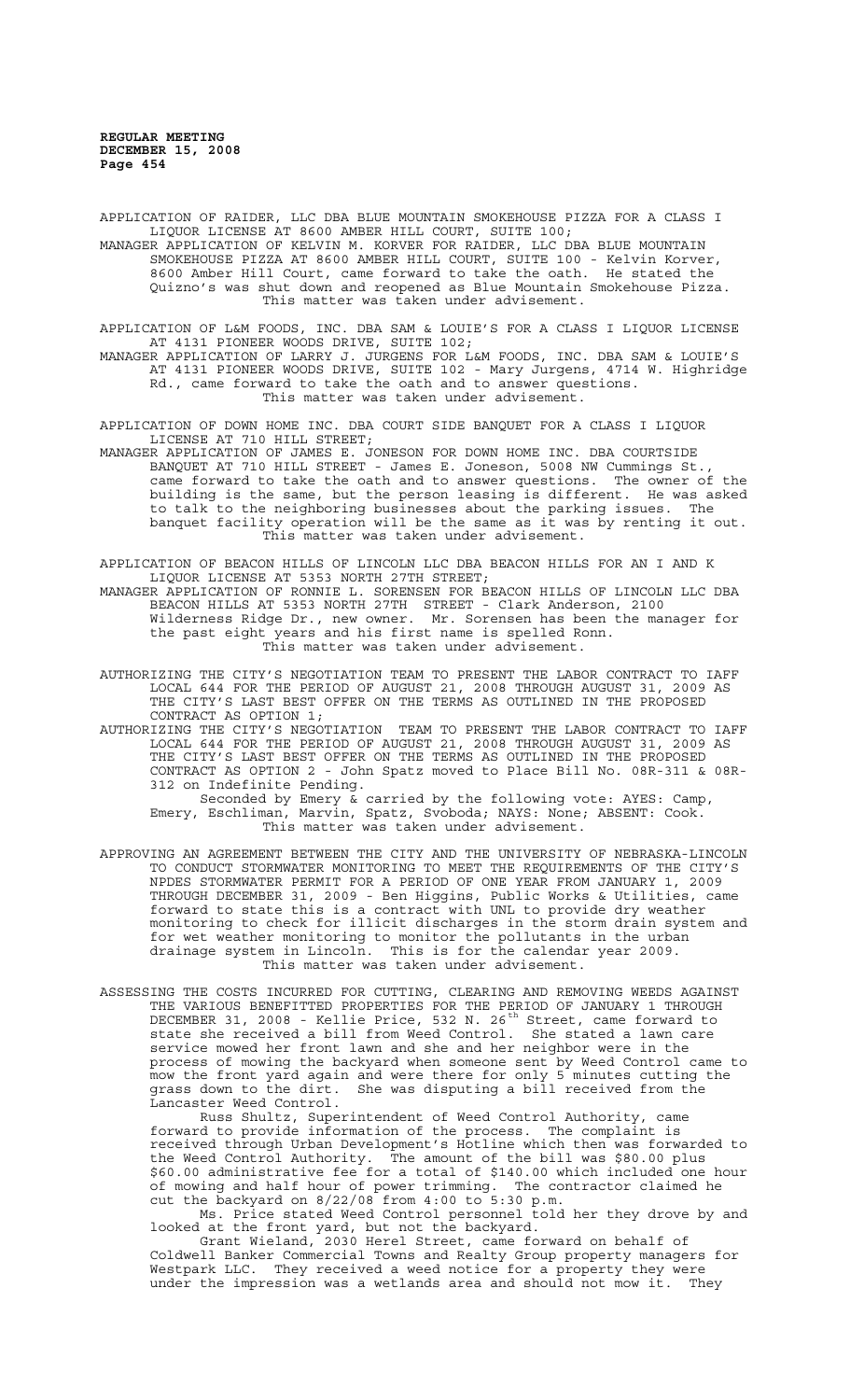did mow an area they thought was the issue, but then the City came and mowed the entire area in question and billed the association for \$400 + \$60 administrative fee. He requested a definitive answer as to whether this entire area should be mowed or not since they thought it was wetlands.

Mr. Shultz stated the entire area in question should be mowed unless it is wet then it is not expected to be cut.

Ken Svoboda, Council Member, suggested the contractor hired to mow properties take a before and after picture of the property.

Mr. Shultz stated that was a good idea.

Jon Camp, Council Member, mentioned Patricia Kontos, 3846 Sumner, whose brother called to state she has not lived at this property since 1999. He reported he is conservator of this property and is trying to take care of it. This property has three outstanding bills for mowing the property.

Mr. Shultz stated Ms. Kontos' brother visited with him looking for some help on this issue as he is trying to take care of the property. There were three previous bills unpaid. Any unpaid bill will be assessed against the property and will need to be paid before the property is sold. He stated last year they billed 110 properties for mowing and this year it was 205 with 70 of those being unoccupied. This matter was taken under advisement.

- AUTHORIZING ACCEPTANCE OF A DONATION BY NOEL CHADD OF APPROXIMATELY 0.53 ACRES OF LAND GENERALLY LOCATED BETWEEN THE WESTERN BOUNDARY OF WEST LINCOLN PARK AND N - Lynn Johnson, Parks and Recreation Dept., the area is West Lincoln Park which is a neighborhood park serving the area that is north and west of  $1^{st}$  and Cornhusker. This is an area of about 3.8 acres with a tennis park in the eastern area of the park and a playground in the central portion. The property donated by Mr. Chadd is west of the park. This will provide a western access to the park from NW 4<sup>th</sup> Street. It is requested this property is approved for acceptance. This matter was taken under advisement.
- APPROVING AN AGREEMENT BETWEEN THE CITY AND HBE BECKER MEYER LOVE, LLP, FOR THE PROVISION OF AN AGREED UPON PROCEDURE RELATING TO GOVERNMENT FUNDS FOR COMPENSATION IN AN AMOUNT NOT TO EXCEED \$5,500 - Don Herz, Finance Director, this contract is for the CPA firm to examine the fund balances of the various funds within the City. This contract is the result of the creation of a City Audit Advisory Board and the Council's direction to examine the City fund balances. They will begin work as soon as the resolution is approved. The firm would like to get the work done by late January as they are primarily a tax firm. They will mostly be interviewing management and documenting the responses sending their report to the committee then the committee will report to the Council. This matter was taken under advisement.

**\*\* END OF PUBLIC HEARING \*\***

## **COUNCIL ACTION**

#### **REPORTS OF CITY OFFICERS**

SETTING THE HEARING DATE OF MONDAY, JANUARY 12, 2009, 1:30 P.M. FOR THE BOARD OF EQUALIZATION SPECIAL ASSESSMENT GROUP BY PUBLIC WORKS - CLERK read the following resolution, introduced by Doug Emery, who moved its

adoption:<br>A-85167 BE BE IT RESOLVED by the City Council of the City of Lincoln, Nebraska:

That the City Clerk be and she is hereby instructed to give ten days notice by publication according to law that the City Council will, at a regular meeting to be held on the **5th day of January, 2009, at 1:30 P.M.**, assess the improvements in the following special assessment districts:

Paving District 2628 - N. 36<sup>th</sup> St., Vine to W Street

BE IT FURTHER RESOLVED that the City Council will sit as a Board of Equalization for the purpose of distributing said tax and equalizing said assessments on **Monday, January 12, 2009, at 1:30 p.m.** with adjournments from day to day until said work of equalizing said assessments are completed.

Introduced by Doug Emery Seconded by Marvin & carried by the following vote: AYES: Camp, Emery, Eschliman, Marvin, Spatz, Svoboda; NAYS: None; ABSENT: Cook.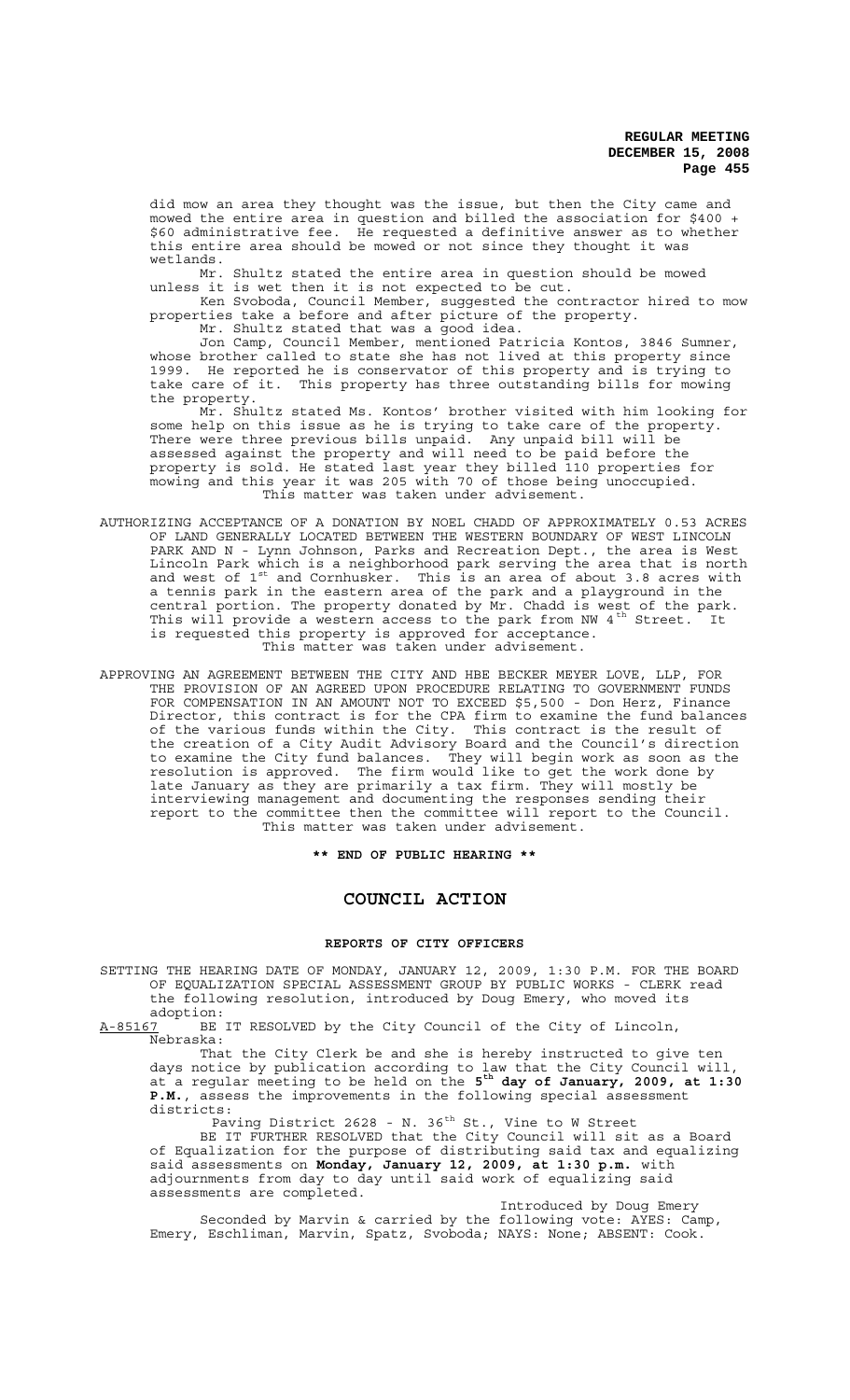REPORT FROM CITY TREASURER OF TELECOMMUNICATIONS OCCUPATION TAX FOR THE MONTH OF SEPTEMBER 2008: WINDSTREAM SYSTEMS OF THE MIDWEST, WINDSTREAM NEBRASKA, TWC DIGITAL PHONE, NEW CINGULAR WIRELESS, SPRINT, USCOC OF GREATER IOWA, NEBRASKA TECHNOLOGY & TELECOMM., AT&T COMM. OF MIDWEST, CRICKET, GLOBALSTAR USA, WHOLESALE CARRIER, UCN, GRANITE, GLOBAL CROSSING, WHO'S CALLING, TRANS NATIONAL COMM. INT'L, USCOC OF NEBRASKA/KANSAS, PRIMUS, MCLEODUSA, WORKING ASSETS FUNDING SERVICE, ACCESSLINE COMM., QWEST, ACN COMM., VERIZON LONG DISTANCE/BELL ATLANTIC, ONSTAR, PNG, AIRESPRING, BROADWING, NETWORK BILLING SYSTEMS, HELIO, VERIZON SELECT SERVICES, AIRCELL, IDT DOMESTIC, TCG OMAHA, COMTEL TELECOM ASSETS, INTELLICALL OPERATOR SERVICE, VIRGIN MOBILE USA, CIMCO, GUARANTEED PHONE SERVICE, TELECORP, BUSINESS TELECOM., ARIZONA TELEPHONY, EARTHLINK, NEW EDGE NETWORKS, CINCINNATI BELL ANY DISTANCE, TRACFONE WIRELESS, VOICECOM, XO COMM., QUANTUM SHIFT, KDDI AMERICA, TON SERVICES, BUSINESS PROD. SOLUTIONS, ATI, IBM GLOBAL, NORSTAN NETWORK; OCTOBER 2008: NEXTEL, D&D COMM., ALLTEL, ALLTEL COMM. OF NEBRASKA, MCI COMM., SBC LONG DISTANCE, TRI-M, ZONE TELECOM, LIGHTYEAR NETWORK SOLUTIONS, GTC, ENHANCED COMM., 360NETWORKS (USA), NOSVA, GLOBAL COM, FIRST COMM., WHOLESALE CARRIER, NOS COMM., COVISTA, LDMI, ATS MOBILE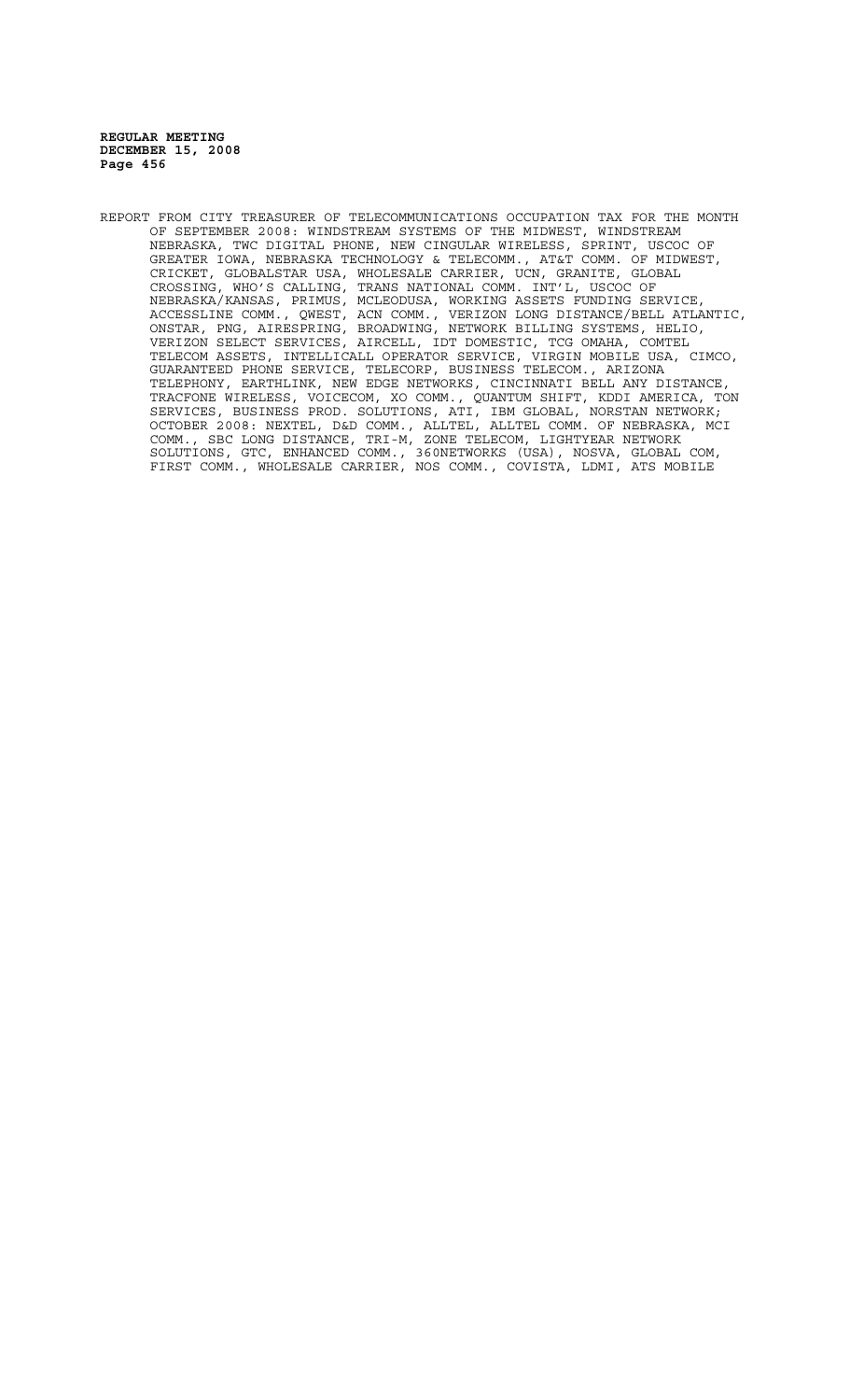TELEPHONE CO., UNITE PRIVATE NETWORKS; JULY 2008 -SEPTEMBER 2008: TELENATIONAL COMM., T-MOBILE CENTRAL, STARTEC GLOBAL OPERATING, RELIANCE COMM. INT'L, SOUTHWEST COMM., OPEX, MEGAPATH, WINDSTREAM NEBRASKA - CLERK presented said report which was placed on file in the Office of the City Clerk.

- REPORT FROM CITY TREASURER OF FRANCHISE TAX FOR THE 3 $^{\text{\tiny RD}}$  QUARTER, JULY 2008 -SEPTEMBER 2008, FROM MATRIX TELECOM, INC. - CLERK presented said report which was placed on file in the Office of the City Clerk.
- REPORT FROM CITY TREASURER OF E911 TELECOMMUNICATION OCCUPATION TAX FOR OCTOBER, 2008: LEVEL 3 COMM., TWC DIGITAL PHONE, GRANITE TELECOMM., ACN COMM. SERVICES, COMTEL TELCOM ASSETS, AT&T COMM. OF MIDWEST, BUDGET PREPAY, LEVEL 3 COMM., TWC DIGITAL PHONE, QWEST COMM., AT&T COMM. OF MIDWEST, 8X8, INC. - CLERK presented said report which was placed on file in the Office of the City Clerk.

#### **PETITIONS & COMMUNICATIONS**

SETTING THE HEARING DATE OF MONDAY, JANUARY 12, 2009 AT 1:30 P.M. FOR THE APPLICATION OF NAV V. DUONG DBA NAM'S FOR A CLASS C LIQUOR LICENSE LOCATED AT 940 N. 27 $^{TH}$  STREET - CLERK read the following resolution, introduced by Doug Emery, who moved its adoption:

A-85168 BE IT RESOLVED by the City Council, of the City of Lincoln, that a hearing date is hereby set for Monday, January 12, 2009 at 1:30 p.m. or as soon thereafter as possible in the City Council Chambers, County-City Building, 555 S. 10<sup>th</sup> St., Lincoln, NE, for Application of Nav V Duong dba Nam's for a Class C liquor license located at 940 N. 27 th Street.

If the Police Dept. is unable to complete the investigation by said time, a new hearing date will be set.

Introduced by Doug Emery Seconded by Marvin & carried by the following vote: AYES: Camp, Emery, Eschliman, Marvin, Spatz, Svoboda; NAYS: None; ABSENT: Cook.

## **LIQUOR RESOLUTIONS**

APPLICATION OF CARMELA'S BISTRO & WINE BAR LLC DBA CARMELA'S BISTRO & WINE BAR FOR THE ADDITION OF A CATERING LICENSE TO ITS CLASS C LIQUOR LICENSE AT 4141 PIONEER WOODS DRIVE, SUITE 110 - CLERK read the following resolution, introduced by Jon Camp, who moved its adoption for approval:

A-85169 BE IT RESOLVED by the City Council of the City of Lincoln, Nebraska:

That after hearing duly had as required by law, consideration of the facts of this application, the Nebraska Liquor Control Act, and the pertinent City ordinance, the City Council recommends that the application of Carmela's Bistro & Wine Bar LLC dba Carmela's Bistro & Wine Bar for the issuance of a Catering Permit to the existing liquor license, located at 4141 Pioneer Woods Drive, Suite 110, Lincoln, Nebraska, be approved with the condition that the premise complies in every respect with all city and state regulations.

BE IT FURTHER RESOLVED that a copy of this resolution be transmitted by the City Clerk to the Nebraska Liquor Control Commission. Introduced by Jon Camp

Seconded by Emery & carried by the following vote: AYES: Camp, Emery, Eschliman, Marvin, Spatz, Svoboda; NAYS: None; ABSENT: Cook.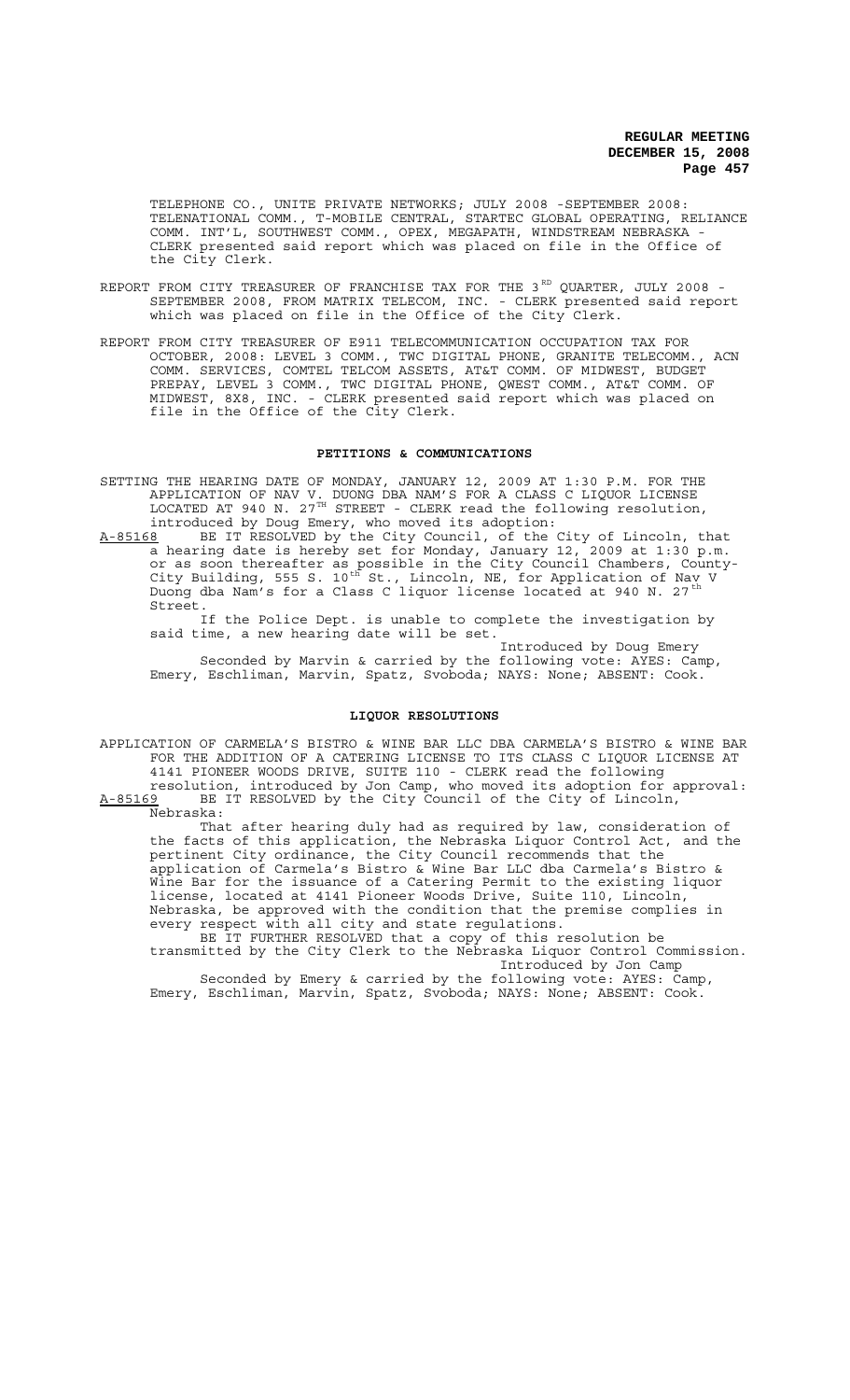APPLICATION OF DAWGHOUSE, INC. DBA DAWGHOUSE BAR FOR A CLASS C LIQUOR LICENSE AT 2050 CORNHUSKER HIGHWAY - CLERK read the following resolution, introduced by Jon Camp, who moved its adoption for approval:

A-85170 BE IT RESOLVED by the City Council of the City of Lincoln,  $A-85170$  BE<br>Nebraska:

That after hearing duly had as required by law, consideration of the facts of this application, the Nebraska Liquor Control Act, and the pertinent City ordinances, the City Council recommends that the application of DawgHouse, Inc. dba DawgHouse Bar for a Class "C" liquor license at 2050 Cornhusker Highway, Lincoln, Nebraska, for the license period ending October 31, 2009, be approved with the condition that the premise complies in every respect with all city and state regulations. The City Clerk is directed to transmit a copy of this resolution to the Nebraska Liquor Control Commission.

Introduced by Jon Camp Seconded by Emery & carried by the following vote: AYES: Camp, Emery, Eschliman, Marvin, Spatz, Svoboda; NAYS: None; ABSENT: Cook.

MANAGER APPLICATION OF RYAN D. WORLEY FOR DAWGHOUSE, INC. DBA DAWGHOUSE BAR AT 2050 CORNHUSKER HIGHWAY - CLERK read the following resolution,

introduced by Jon Camp, who moved its adoption for approval:

A-85171 WHEREAS, DawgHouse, Inc. dba DawgHouse Bar located at 2050 Cornhusker Highway, Lincoln, Nebraska has been approved for a Retail Class "C" liquor license, and now requests that Ryan D. Worley be named manager;

WHEREAS, Ryan D. Worley appears to be a fit and proper person to manage said business.

NOW, THEREFORE, BE IT RESOLVED by the City Council of the City of Lincoln, Nebraska:

That after hearing duly had as required by law, consideration of the facts of this application, the Nebraska Liquor Control Act, and the pertinent City ordinances, the City Council recommends that Ryan D. Worley be approved as manager of this business for said licensee. The City Clerk is directed to transmit a copy of this resolution to the Nebraska Liquor Control Commission.

Introduced by Jon Camp Seconded by Emery & carried by the following vote: AYES: Camp, Emery, Eschliman, Marvin, Spatz, Svoboda; NAYS: None; ABSENT: Cook.

APPLICATION OF BDF, LLC DBA CHASERS FOR A CLASS C AND K LIQUOR LICENSE AT 140 NORTH 12TH STREET - CLERK read the following resolution, introduced by

Jon Camp, who moved its adoption for approval: A-85172 BE IT RESOLVED by the City Council of the City of Lincoln,

Nebraska:

That after hearing duly had as required by law, consideration of the facts of this application, the Nebraska Liquor Control Act, and the pertinent City ordinances, the City Council recommends that the application of BDF, LLC dba Chasers for a Class "C" and "K" liquor license at 140 North 12th Street, Lincoln, Nebraska, for the license period ending October 31, 2009, be approved with the condition that the premise complies in every respect with all city and state regulations. The City Clerk is directed to transmit a copy of this resolution to the Nebraska Liquor Control Commission.

Introduced by Jon Camp Seconded by Emery & carried by the following vote: AYES: Camp, Emery, Eschliman, Marvin, Spatz, Svoboda; NAYS: None; ABSENT: Cook.

MANAGER APPLICATION OF BARRY D. FRANZEN FOR BDF, LLC DBA CHASERS AT 140 NORTH 12TH STREET - CLERK read the following resolution, introduced by Jon

Camp, who moved its adoption for approval:<br>A-85173 WHEREAS, BDF, LLC dba Chasers locate A-85173 WHEREAS, BDF, LLC dba Chasers located at 140 North 12th Street, Lincoln, Nebraska has been approved for a Retail Class "C" liquor

license, and now requests that Barry D. Franzen be named manager; WHEREAS, Barry D. Franzen appears to be a fit and proper person to manage said business.

NOW, THEREFORE, BE IT RESOLVED by the City Council of the City of Lincoln, Nebraska:

That after hearing duly had as required by law, consideration of the facts of this application, the Nebraska Liquor Control Act, and the pertinent City ordinances, the City Council recommends that Barry D. Franzen be approved as manager of this business for said licensee. The City Clerk is directed to transmit a copy of this resolution to the Nebraska Liquor Control Commission.

Introduced by Jon Camp<br>ollowing vote: AYES: Camp, Seconded by Emery & carried by the following vote: AYES: Camp, Emery, Eschliman, Marvin, Spatz, Svoboda; NAYS: None; ABSENT: Cook.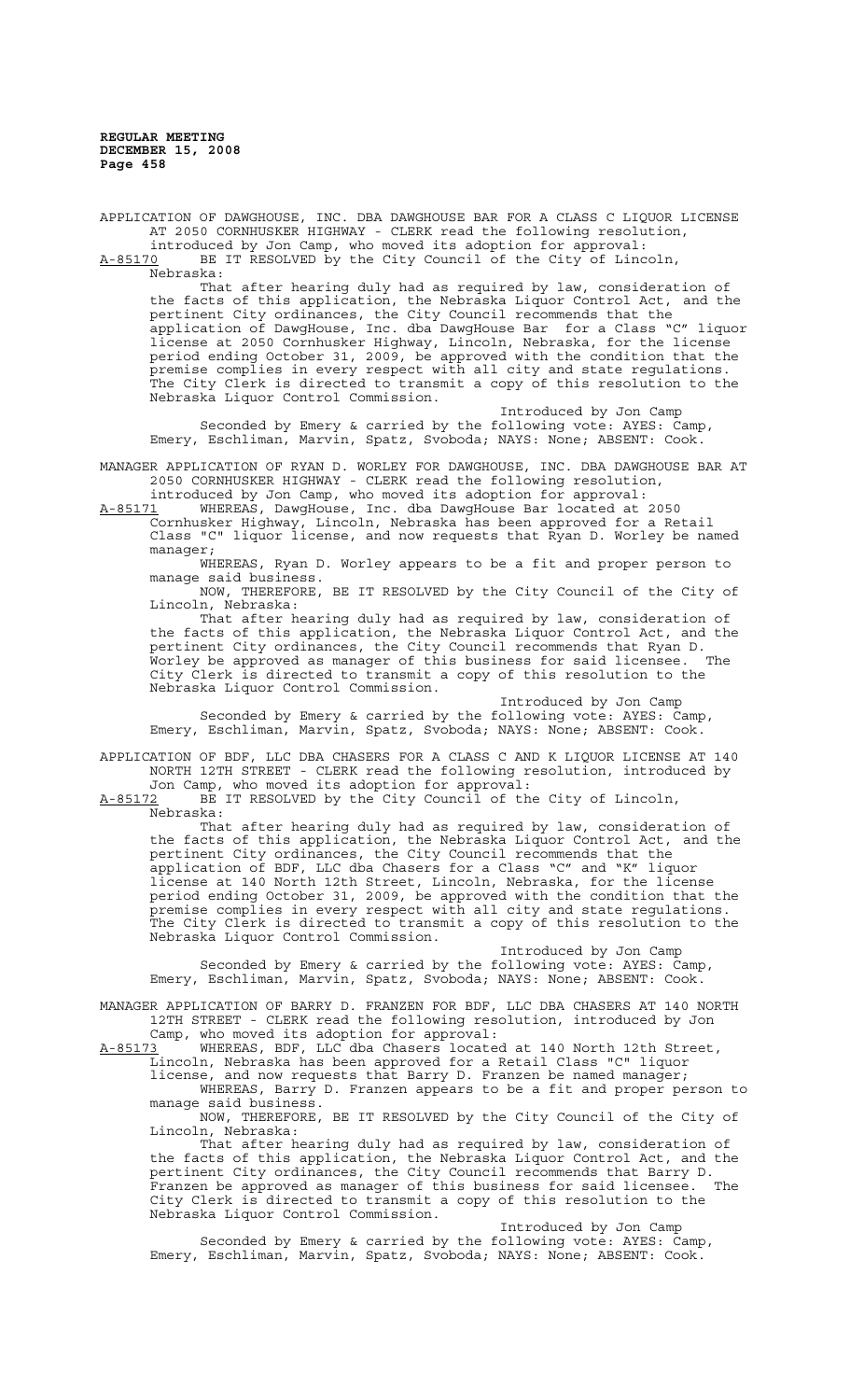APPLICATION OF RAIDER, LLC DBA BLUE MOUNTAIN SMOKEHOUSE PIZZA FOR A CLASS I LIQUOR LICENSE AT 8600 AMBER HILL COURT, SUITE 100 - CLERK read the following resolution, introduced by Jon Camp, who moved its adoption for

 $approwal:$ <br> $A-85174$  BE BE IT RESOLVED by the City Council of the City of Lincoln,

Nebraska:

That after hearing duly had as required by law, consideration of the facts of this application, the Nebraska Liquor Control Act, and the pertinent City ordinances, the City Council recommends that the application of Raider, LLC dba Blue Mountain Smokehouse Pizza for a Class "I" liquor license at 8600 Amber Hill Court, Suite 100, Lincoln, Nebraska, for the license period ending April 30, 2009, be approved with the condition that the premise complies in every respect with all city and state regulations. The City Clerk is directed to transmit a copy of this resolution to the Nebraska Liquor Control Commission.

Introduced by Jon Camp Seconded by Emery & carried by the following vote: AYES: Camp, Emery, Eschliman, Marvin, Spatz, Svoboda; NAYS: None; ABSENT: Cook.

MANAGER APPLICATION OF KELVIN M. KORVER FOR RAIDER, LLC DBA BLUE MOUNTAIN SMOKEHOUSE PIZZA AT 8600 AMBER HILL COURT, SUITE 100 - CLERK read the following resolution, introduced by Jon Camp, who moved its adoption for approval:<br><u>A-85175</u> WHE

A-85175 WHEREAS, Raider, LLC dba Blue Mountain Smokehouse Pizza located at 8600 Amber Hill Court, Suite 100, Lincoln, Nebraska has been approved for a Retail Class "I" liquor license, and now requests that Kelvin M. Korver be named manager;

WHEREAS, Kelvin M. Korver appears to be a fit and proper person to manage said business.

NOW, THEREFORE, BE IT RESOLVED by the City Council of the City of Lincoln, Nebraska:

That after hearing duly had as required by law, consideration of the facts of this application, the Nebraska Liquor Control Act, and the pertinent City ordinances, the City Council recommends that Kelvin M. Korver be approved as manager of this business for said licensee. The City Clerk is directed to transmit a copy of this resolution to the Nebraska Liquor Control Commission.

Introduced by Jon Camp Seconded by Emery & carried by the following vote: AYES: Camp, Emery, Eschliman, Marvin, Spatz, Svoboda; NAYS: None; ABSENT: Cook.

APPLICATION OF L&M FOODS, INC. DBA SAM & LOUIE'S FOR A CLASS I LIQUOR LICENSE AT 4131 PIONEER WOODS DRIVE, SUITE 102 - CLERK read the following

resolution, introduced by Jon Camp, who moved its adoption for approval: A-85176 BE IT RESOLVED by the City Council of the City of Lincoln, Nebraska:

That after hearing duly had as required by law, consideration of the facts of this application, the Nebraska Liquor Control Act, and the pertinent City ordinances, the City Council recommends that the application of L&M Foods, Inc. dba Sam & Louie's for a Class "I" liquor license at 4131 Pioneer Woods Drive, Suite 102, Lincoln, Nebraska, for the license period ending April 30, 2009, be approved with the condition that the premise complies in every respect with all city and state regulations. The City Clerk is directed to transmit a copy of this resolution to the Nebraska Liquor Control Commission.

Introduction by Jon Camp<br>iollowing vote: AYES: Camp, Seconded by Emery & carried by the following vote: AYES: Camp, Emery, Eschliman, Marvin, Spatz, Svoboda; NAYS: None; ABSENT: Cook.

MANAGER APPLICATION OF LARRY J. JURGENS FOR L&M FOODS, INC. DBA SAM & LOUIE'S AT 4131 PIONEER WOODS DRIVE, SUITE 102 - CLERK read the following

resolution, introduced by Jon Camp, who moved its adoption for approval: A-85177 WHEREAS, L&M Foods, Inc. dba Sam & Louie's located at 4131 Pioneer Woods Drive, Suite 102, Lincoln, Nebraska has been approved for a Retail Class "I" liquor license, and now requests that Larry J. Jurgens be named manager;

WHEREAS, Larry J. Jurgens appears to be a fit and proper person to manage said business.

NOW, THEREFORE, BE IT RESOLVED by the City Council of the City of Lincoln, Nebraska:

That after hearing duly had as required by law, consideration of the facts of this application, the Nebraska Liquor Control Act, and the pertinent City ordinances, the City Council recommends that Larry J. Jurgens be approved as manager of this business for said licensee. The City Clerk is directed to transmit a copy of this resolution to the Nebraska Liquor Control Commission.

Introduction by Jon Camp Seconded by Emery & carried by the following vote: AYES: Camp, Emery, Eschliman, Marvin, Spatz, Svoboda; NAYS: None; ABSENT: Cook.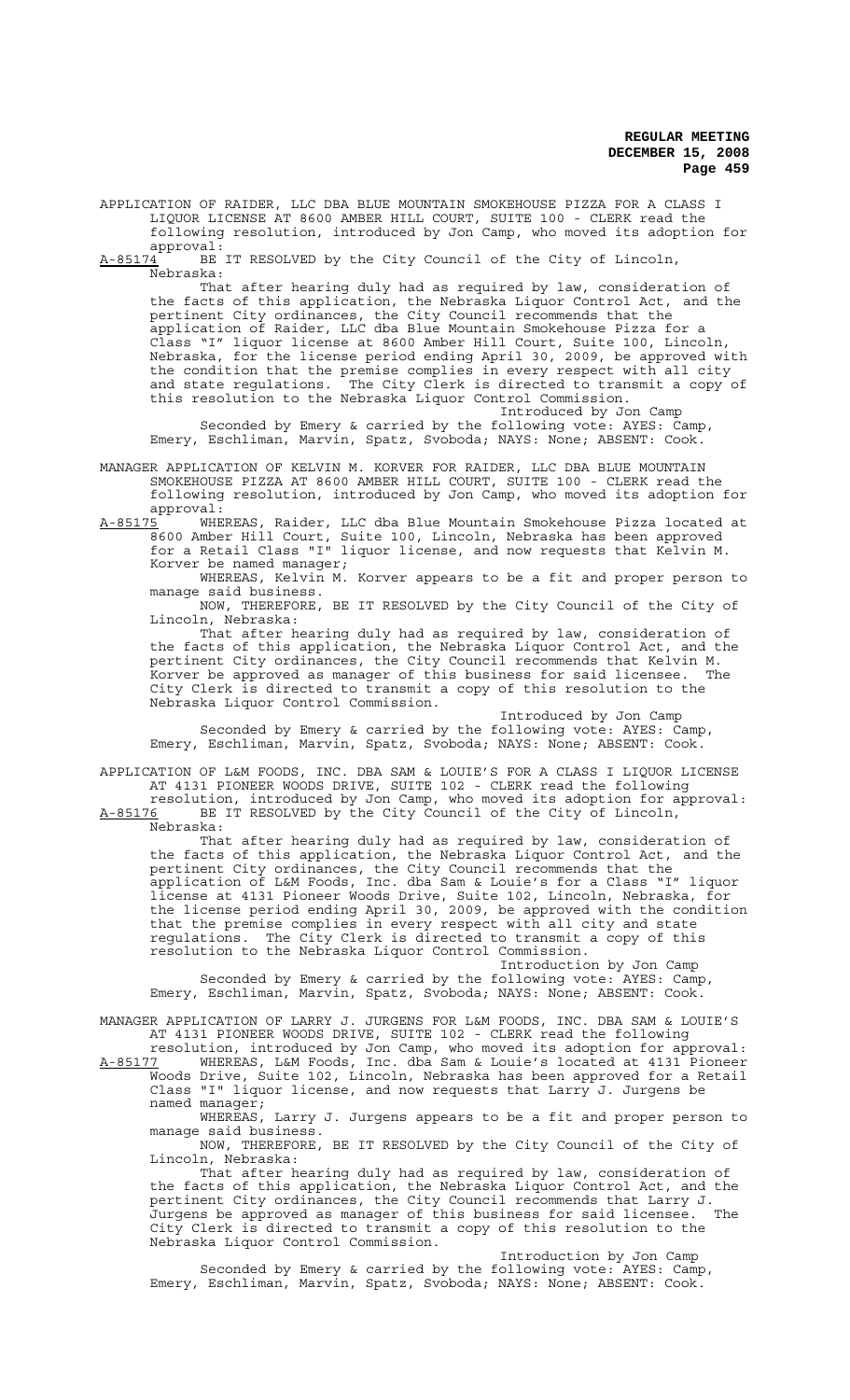APPLICATION OF DOWN HOME INC. DBA COURT SIDE BANQUET FOR A CLASS I LIQUOR LICENSE AT 710 HILL STREET - CLERK read the following resolution, introduced by Jon Camp, who moved its adoption for approval: A-85178 BE IT RESOLVED by the City Council of the City of Lincoln,  $A-85178$  BE<br>Nebraska:

That after hearing duly had as required by law, consideration of the facts of this application, the Nebraska Liquor Control Act, and the pertinent City ordinances, the City Council recommends that the application of Down Home Inc. dba Court Side Banquet for a Class "I" liquor license at 710 Hill Street, Lincoln, Nebraska, for the license period ending April 30, 2009, be approved with the condition that the premise complies in every respect with all city and state regulations. The City Clerk is directed to transmit a copy of this resolution to the Nebraska Liquor Control Commission.

Introduced by Jon Camp Seconded by Emery & carried by the following vote: AYES: Camp, Emery, Eschliman, Marvin, Spatz, Svoboda; NAYS: None; ABSENT: Cook.

MANAGER APPLICATION OF JAMES E. JONESON FOR DOWN HOME INC. DBA COURTSIDE BANQUET AT 710 HILL STREET - CLERK read the following resolution,

introduced by Jon Camp, who moved its adoption for approval:<br>A-85179 WHEREAS, Down Home Inc. dba Court Side Banquet located WHEREAS, Down Home Inc. dba Court Side Banquet located at 710 Hill

Street, Lincoln, Nebraska has been approved for a Retail Class "I" liquor license, and now requests that James E. Joneson be named manager; WHEREAS, James E. Joneson appears to be a fit and proper person to

manage said business. NOW, THEREFORE, BE IT RESOLVED by the City Council of the City of Lincoln, Nebraska:

That after hearing duly had as required by law, consideration of the facts of this application, the Nebraska Liquor Control Act, and the pertinent City ordinances, the City Council recommends that James E.<br>Joneson be approved as manager of this business for said licensee. The Joneson be approved as manager of this business for said licensee. The City Clerk is directed to transmit a copy of this resolution to the Nebraska Liquor Control Commission.

Introduced by Jon Camp Seconded by Emery & carried by the following vote: AYES: Camp, Emery, Eschliman, Marvin, Spatz, Svoboda; NAYS: None; ABSENT: Cook.

APPLICATION OF BEACON HILLS OF LINCOLN LLC DBA BEACON HILLS FOR AN I AND K LIQUOR LICENSE AT 5353 NORTH 27TH STREET - CLERK read the following

resolution, introduced by Jon Camp, who moved its adoption for approval: A-85180 BE IT RESOLVED by the City Council of the City of Lincoln, Nebraska:

That after hearing duly had as required by law, consideration of the facts of this application, the Nebraska Liquor Control Act, and the pertinent City ordinances, the City Council recommends that the application of Beacon Hills of Lincoln LLC dba Beacon Hills for a Class "I" and "K" liquor license at 5353 North 27th Street, Lincoln, Nebraska, for the license peending April 30, 2009, be approved with the condition that the premise complies in every respect with all city and state regulations. The City Clerk is directed to transmit a copy of this resolution to the Nebraska Liquor Control Commission.

Introduction Jon Camp<br>Following vote: AYES: Camp, Seconded by Emery & carried by the following vote:  $AYES:$ Emery, Eschliman, Marvin, Spatz, Svoboda; NAYS: None; ABSENT: Cook.

MANAGER APPLICATION OF RONNIE L. SORENSEN FOR BEACON HILLS OF LINCOLN LLC DBA BEACON HILLS AT 5353 NORTH 27TH STREET - CLERK read the following

resolution, introduced by Jon Camp, who moved its adoption for approval: A-85181 WHEREAS, Beacon Hills of Lincoln LLC dba Beacon Hills located at 5353 North 27th Street, Lincoln, Nebraska has been approved for a Retail Class "I" and "K" liquor license, and now requests that Ronnie L. Sorenson be named manager;

WHEREAS, Ronnie L. Sorenson appears to be a fit and proper person to manage said business.

NOW, THEREFORE, BE IT RESOLVED by the City Council of the City of Lincoln, Nebraska:

That after hearing duly had as required by law, consideration of the facts of this application, the Nebraska Liquor Control Act, and the pertinent City ordinances, the City Council recommends that Ronnie L. Sorenson be approved as manager of this business for said licensee. The City Clerk is directed to transmit a copy of this resolution to the Nebraska Liquor Control Commission.

Introduced by Jon Camp<br>
iollowing vote: AYES: Camp, Seconded by Emery & carried by the following vote: AYES: Camp, Emery, Eschliman, Marvin, Spatz, Svoboda; NAYS: None; ABSENT: Cook.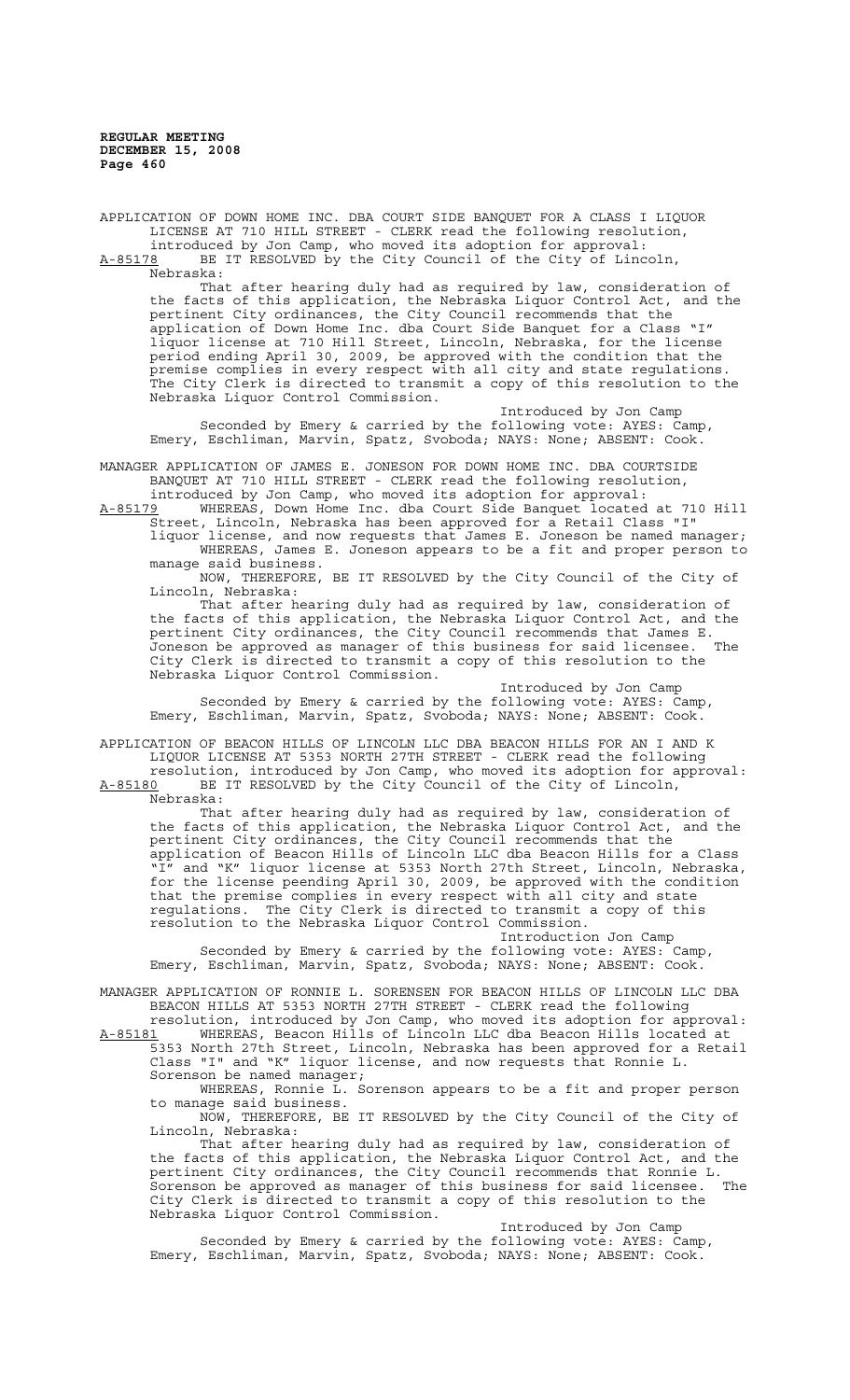# **ORDINANCES - 2ND READING & RELATED RESOLUTIONS (as required)- NONE**

#### **PUBLIC HEARING RESOLUTIONS**

AUTHORIZING THE CITY'S NEGOTIATION TEAM TO PRESENT THE LABOR CONTRACT TO IAFF LOCAL 644 FOR THE PERIOD OF AUGUST 21, 2008 THROUGH AUGUST 31, 2009 AS THE CITY'S LAST BEST OFFER ON THE TERMS AS OUTLINED IN THE PROPOSED CONTRACT AS OPTION 1 - PRIOR to reading:

SPATZ Moved to place Bill No. 08R-311 on Indefinite Pending. Seconded by Emery & carried by the following vote: AYES: Camp, Emery, Eschliman, Marvin, Spatz, Svoboda; NAYS: None; ABSENT: Cook.

AUTHORIZING THE CITY'S NEGOTIATION TEAM TO PRESENT THE LABOR CONTRACT TO IAFF LOCAL 644 FOR THE PERIOD OF AUGUST 21, 2008 THROUGH AUGUST 31, 2009 AS THE CITY'S LAST BEST OFFER ON THE TERMS AS OUTLINED IN THE PROPOSED CONTRACT AS OPTION 2 - PRIOR to reading:

SPATZ Moved to place Bill No. 08R-311 on Indefinite Pending. Seconded by Emery & carried by the following vote: AYES: Camp, Emery, Eschliman, Marvin, Spatz, Svoboda; NAYS: None; ABSENT: Cook.

APPROVING AN AGREEMENT BETWEEN THE CITY AND THE UNIVERSITY OF NEBRASKA-LINCOLN TO CONDUCT STORMWATER MONITORING TO MEET THE REQUIREMENTS OF THE CITY'S NPDES STORMWATER PERMIT FOR A PERIOD OF ONE YEAR FROM JANUARY 1, 2009 THROUGH DECEMBER 31, 2009 - CLERK read the following resolution, introduced by Jonathan Cook, moved by Dan Marvin for its adoption: A-85182 BE IT RESOLVED by the City Council of the City of Lincoln,

Nebraska:

That the Agreement which is attached hereto, marked as Attachment "A" and made a part hereof by reference, between the City of Lincoln and the University of Nebraska-Lincoln to conduct stormwater quality monitoring to evaluate urban stormwater quality required under the City's National Pollutant Discharge Elimination System (NPDES) stormwater permit for a period of one year from January 1, 2009 through December 31, 2009 is approved.

BE IT FURTHER RESOLVED that the Mayor is authorized to execute the Agreement on behalf of the City.

BE IT FURTHER RESOLVED that the City Clerk is directed to return one fully executed copy of this Agreement to Ben Higgins, Public Works and Utilities Department, and one fully executed copy of this Agreement to Susan Lund, Office of Sponsored Programs, Alexander Building West, 312 North 14th Street, P.O. Box 880430, Lincoln, NE 68588-0430 .

Introduced by Jonathan Cook Seconded by Spatz & carried by the following vote: AYES: Camp, Emery, Eschliman, Marvin, Spatz, Svoboda; NAYS: None; ABSENT: Cook.

ASSESSING THE COSTS INCURRED FOR CUTTING, CLEARING AND REMOVING WEEDS AGAINST THE VARIOUS BENEFITTED PROPERTIES FOR THE PERIOD OF JANUARY 1 THROUGH DECEMBER 31, 2008 - CLERK read the following resolution, introduced by Jonathan Cook, moved by Dan Marvin for its adoption:

A-85183 BE IT RESOLVED by the City Council of the City of Lincoln, Nebraska:

That the costs for cutting, clearing, and removing weeds and other worthless vegetation as shown on the attached Weed Assessment Tax Report for January 1, 2008 through December 31, 2008 be and the same are hereby assessed against the properties set opposite each amount, as shown thereon.

Introduced by Jonathan Cook Seconded by Emery & carried by the following vote: AYES: Camp, Emery, Eschliman, Marvin, Spatz, Svoboda; NAYS: None; ABSENT: Cook.

AUTHORIZING ACCEPTANCE OF A DONATION BY NOEL CHADD OF APPROXIMATELY 0.53 ACRES OF LAND GENERALLY LOCATED BETWEEN THE WESTERN BOUNDARY OF WEST LINCOLN PARK AND N.W. 4TH STREET - CLERK read the following resolution, introduced by Jonathan Cook, moved by Dan Marvin for its adoption:

A-85184 MHEREAS, Noel Chadd has offered to donate approximately 0.53 acres of land located between the western boundary of West Lincoln Park and N.W. 4th Street to the City of Lincoln for use by the Parks and Recreation Department which will allow direct pedestrian access to West

Lincoln Park from residential areas west of the park; and WHEREAS, acquisition of this tract of land by the City would

further accomplish the goals of the Comprehensive Plan relating to parks, trails and open space.

NOW, THEREFORE, BE IT RESOLVED by the City Council of the City of Lincoln, Nebraska:

That, on behalf of the City of Lincoln, Nebraska, the City Council hereby accepts the offer to donate a tract of land proposed to be replatted as Lot 3, Midway 3rd Addition for public park purposes and subject to the terms and conditions contained in the Deed of Dedication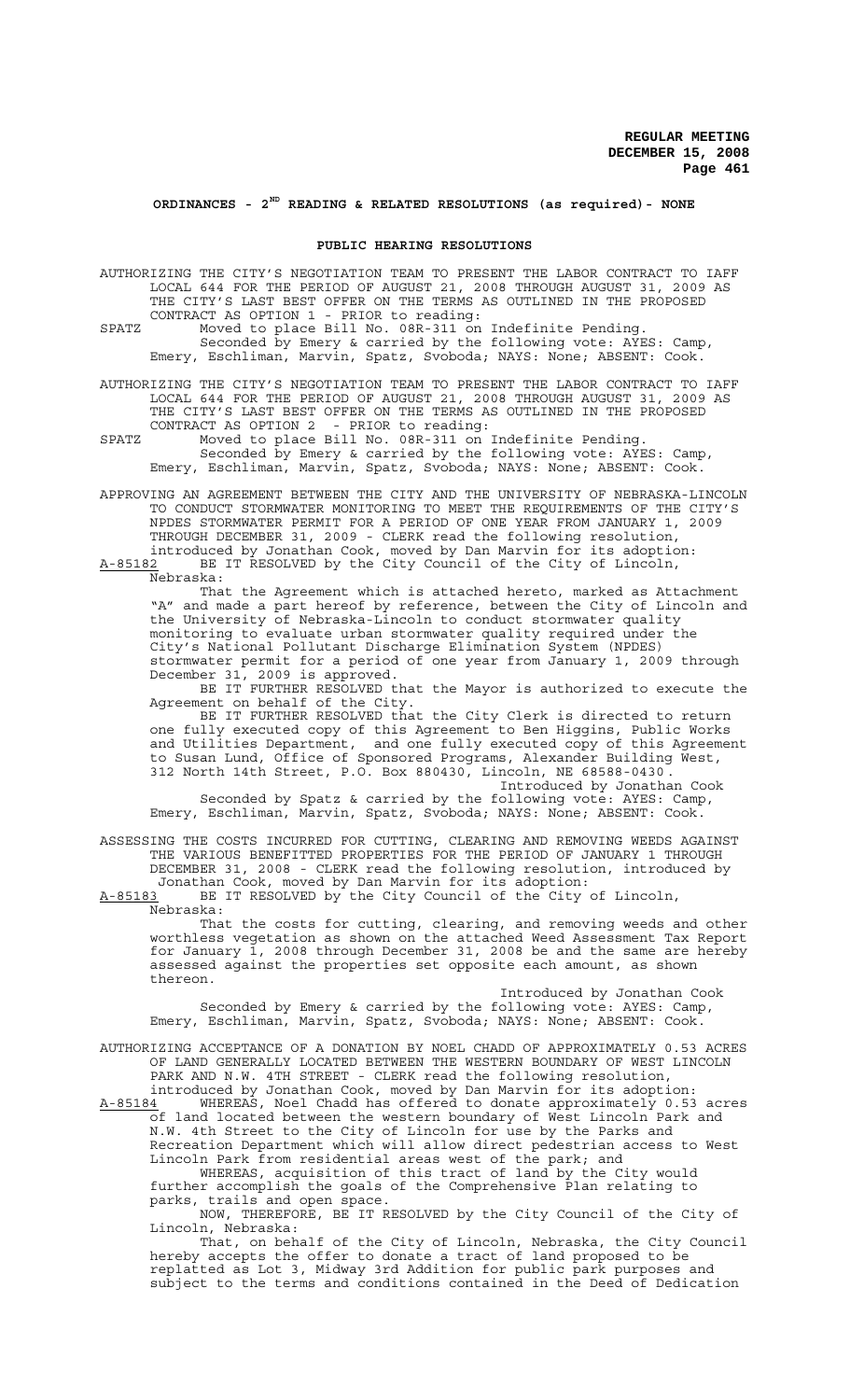from Noel Chadd. BE IT FURTHER RESOLVED that the City Council, on behalf of the City of Lincoln, Nebraska, and its citizens, does hereby express its appreciation and gratitude to Noel Chadd for his most gracious donation. Introduced by Jonathan Cook Seconded by Spatz & carried by the following vote: AYES: Camp, Emery, Eschliman, Marvin, Spatz, Svoboda; NAYS: None; ABSENT: Cook. ACCEPTING THE REPORT OF NEW AND PENDING CLAIMS AGAINST THE CITY AND APPROVING DISPOSITION OF CLAIMS SET FORTH FOR THE PERIOD OF NOVEMBER 16 - 30, 2008 - CLERK read the following resolution, introduced by Jonathan Cook, moved by Dan Marvin for its adoption: A-85185 BE IT RESOLVED by the City Council of the City of Lincoln, Nebraska: That the claims listed in the attached report, marked as Exhibit "A", dated December 1, 2008, of various new and pending tort claims filed against the City of Lincoln with the Office of the City Attorney or the Office of the City Clerk, as well as claims which have been disposed of, are hereby received as required by Neb. Rev. Stat. § 13-905 (Reissue 1997). The dispositions of claims by the Office of the City

Attorney, as shown by the attached report, are hereby approved:<br>DENIED ALLOWED/RESOLVED<br>Justin T. Hall  $\frac{5}{5}$  10.00 Duane Bartelt Example of the Control Control ALLOWED/RESOLVED<br>
Duane Bartelt Justin T. Hall  $\frac{1}{5}$  10.00 Duane Bartelt  $\frac{1}{500.00}$  \$100.00 Scott Colborn, on behalf of Gentry Colborn 275.00 The City Attorney is hereby directed to mail to the various

claimants listed herein a copy of this resolution which shows the final disposition of their claim. Introduced by Jonathan Cook

Seconded by Emery & carried by the following vote: AYES: Camp, Emery, Eschliman, Marvin, Spatz, Svoboda; NAYS: None; ABSENT: Cook.

APPROVING AN INTERLOCAL AGREEMENT BETWEEN THE CITY, COUNTY AND UNITED WAY FOR THE PURPOSE OF DEFINING THE PARTIES' PARTICIPATION IN THE FUNDING OVERSIGHT AND ADMINISTRATION OF THE COMMUNITY SERVICES INITIATIVE - LINCOLN (CSI) PROJECT - CLERK read the following resolution, introduced by Jonathan Cook, moved by Dan Marvin for its adoption:

A-85186<sup>'</sup> BE IT RESOLVED by the City Council of the City of Lincoln, Nebraska:

That the Interlocal Agreement between the City of Lincoln, the County of Lancaster, and United Way of Lincoln for the purpose of defining the parties' participation in the funding of oversight and administration of the Community Services Initiative-Lincoln (CSI) Project, a copy of which is attached hereto marked as Attachment "A" and made a part hereof by reference, is hereby approved and the Mayor is authorized to execute said Interlocal Agreement on behalf of the City. The City Clerk is directed to forward on fully executed original of said Interlocal Agreement to Susan Starcher, Lancaster County Clerk's Office, and to United Way of Lincoln and Lancaster County, Suite 100, 206 South 13th Street, Lincoln, NE 68508, for their records.

Introduced by Jonathan Cook Seconded by Spatz & carried by the following vote: AYES: Camp, Emery, Eschliman, Marvin, Spatz, Svoboda; NAYS: None; ABSENT: Cook.

APPROVING AN AGREEMENT BETWEEN THE CITY AND HBE BECKER MEYER LOVE, LLP, FOR THE PROVISION OF AN AGREED UPON PROCEDURE RELATING TO GOVERNMENT FUNDS FOR COMPENSATION IN AN AMOUNT NOT TO EXCEED \$5,500 - CLERK read the following resolution, introduced by Jonathan Cook, moved by Dan Marvin for its adoption:<br><u>A-85187</u> BE IT RESOL

BE IT RESOLVED by the City Council of the City of Lincoln, Nebraska:

That the attached "Agreement For the Provision of an Agreed upon Procedure relating to Government Funds as set out by the City" between HBE Becker Meyer Love, LLP (HBE) and the City of Lincoln, wherein HBE agrees to conduct an Agreed-upon Procedures engagement relating to government funds in return for compensation not to exceed \$5,500.00, is hereby approved and the Mayor is authorized to execute said Agreement on behalf of the City.

BE IT FURTHER RESOLVED that the Mayor is authorized to agree on behalf of the City to amend said contract.

The City Clerk is hereby directed to transmit a fully executed original of the Agreement to Lanelle Herink, HBE Becker Meyer Love, LLP, P.O. Box 23110, Lincoln, NE 65842.

Introduced by Jonathan Cook Seconded by Spatz & carried by the following vote: AYES: Camp, Emery, Eschliman, Marvin, Spatz, Svoboda; NAYS: None; ABSENT: Cook.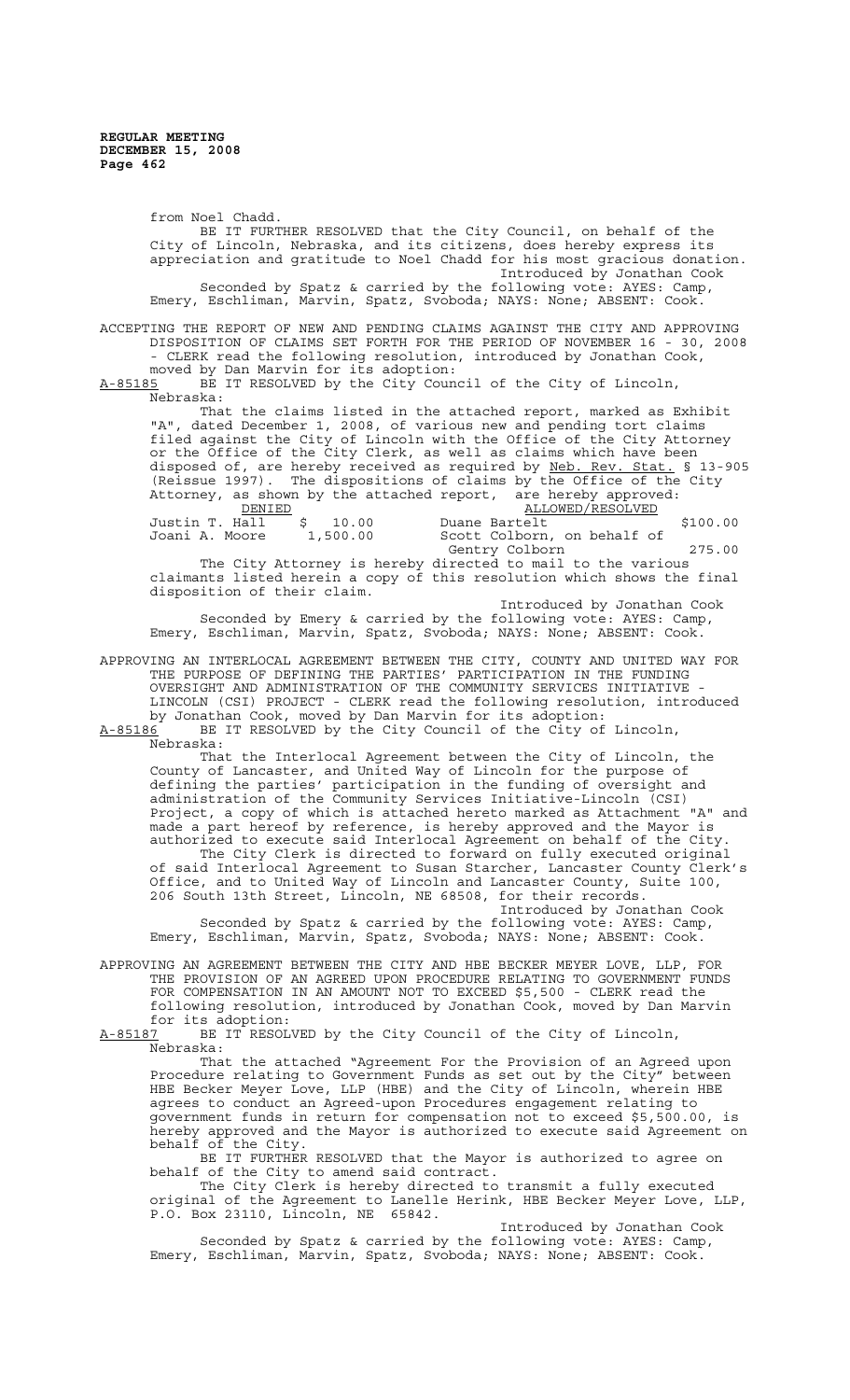## **ORDINANCE - 1ST READING & RELATED RESOLUTIONS (AS REQUIRED)**

- APPROVING A SIX-YEAR LEASE AGREEMENT BETWEEN THE CITY AND FRONTIER HARLEY DAVIDSON INC. FOR SEVEN POLICE MOTORCYCLES - CLERK read an ordinance, introduced by Doug Emery, an ordinance accepting and approving a lease agreement between the City of Lincoln, Nebraska and Frontier Harley Davidson, Inc. For seven Harley Davidson police motorcycles for use by the Police Department, the first time.
- CHANGE OF ZONE 08058 APPLICATION OF BRIAN AND DEBRA MARSHALL AND EARL VISSER FOR A CHANGE OF ZONE FROM R-2 RESIDENTIAL DISTRICT TO R-T RESIDENTIAL TRANSITION DISTRICT ON PROPERTY GENERALLY LOCATED AT 3333 A STREET AND 3345 A STREET - Prior to reading:
- MARVIN Moved to Suspend 1st reading with introduction on 1/5/09 with Use Permit 08002 and with Public Hearing on 1/12/09.

Seconded by Camp & carried by the following vote: AYES: Camp, Emery, Eschliman, Marvin, Spatz, Svoboda; NAYS: None; ABSENT: Cook.

CHANGE OF ZONE 08057 – APPLICATION OF URBAN DEVELOPMENT FOR A CHANGE OF ZONE FROM B-3 COMMERCIAL DISTRICT TO P PUBLIC USE DISTRICT AND FROM B-3 COMMERCIAL DISTRICT TO B-3 COMMERCIAL PUD ON PROPERTY GENERALLY LOCATED AT NORTH 48TH STREET FROM COLBY STREET TO ADAMS STREET - CLERK read an ordinance, introduced by Doug Emery, an ordinance amending the Lincoln Zoning District Maps attached to and made a part of Title 27 of the Lincoln Municipal Code, as provided by Section 27.05.020 of the Lincoln Municipal Code, by changing the boundaries of the districts established and shown thereon, the first time.

# **ORDINANCES - 3RD READING & RELATED RESOLUTIONS (as required)**

APPROVING THE WILDERNESS COMMONS CONDITIONAL ANNEXATION AND ZONING AGREEMENT BETWEEN THE CITY AND LINCOLN FEDERAL BANCORP, SECURITY FINANCIAL LIFE INSURANCE, BUFFALO GRASS LLC, B&J PARTNERSHIP, ALLEN R. HOHENSEE AND SUSAN K. HOHENSEE, RELATING TO THE ANNEXATION OF APPROXIMATELY 92 ACRES OF PROPERTY GENERALLY LOCATED ON THE WEST SIDE OF SOUTH 40TH STREET AND SOUTH OF YANKEE HILL ROAD. (RELATED ITEMS: 08R-170, 08-95, 08-96) (ACTION DATE: 12/15/08)- PRIOR to reading:

CAMP Moved to amend Bill No. 08R-170 by adopting Substitute Agreement #2.

Seconded by Marvin & carried by the following vote: AYES: Camp,

Emery, Eschliman, Marvin, Spatz, Svoboda; NAYS: None; ABSENT: Cook. CLERK The Read the following resolution, introduced by Jon Camp, who moved

its adoption:<br><u>A-85188</u> BE IT R BE IT RESOLVED by the City Council of the City of Lincoln, Nebraska:

That the agreement titled Wilderness Commons Conditional Annexation and Zoning Agreement, which is attached hereto, marked as Attachment "A" and made a part hereof by reference, between Lincoln Federal Bancorp, Assurity Life Insurance Company, Switch Grass LLC, B&J Partnership, Allen R. Hohensee and Susan K. Hohensee and the City of Lincoln, Nebraska, outlining certain conditions and understandings relating to the annexation of approximately 94 acres of property generally located on the west side of South 40th Street and south of Yankee Hill Road, is approved.

BE IT FURTHER RESOLVED that the Mayor is authorized to execute the Annexation Agreement on behalf of the City.

BE IT FURTHER RESOLVED that the City Clerk is directed to return one fully executed copy of this Agreement to Rick Peo, Chief Assistant City Attorney, for distribution to the Owners.

BE IT FURTHER RESOLVED that the City Clerk is directed to record the Annexation Agreement or a summary memorandum thereof with the Register of Deeds, filing fees to be paid by the Owners.

BE IT FURTHER RESOLVED that the City Clerk is directed to forward a copy of this Agreement to Michaela Dugan, Impact Fee Administrator. Introduced by Jon Camp

Seconded by Emery & carried by the following vote: AYES: Camp, Emery, Eschliman, Marvin, Spatz, Svoboda; NAYS: None; ABSENT: Cook.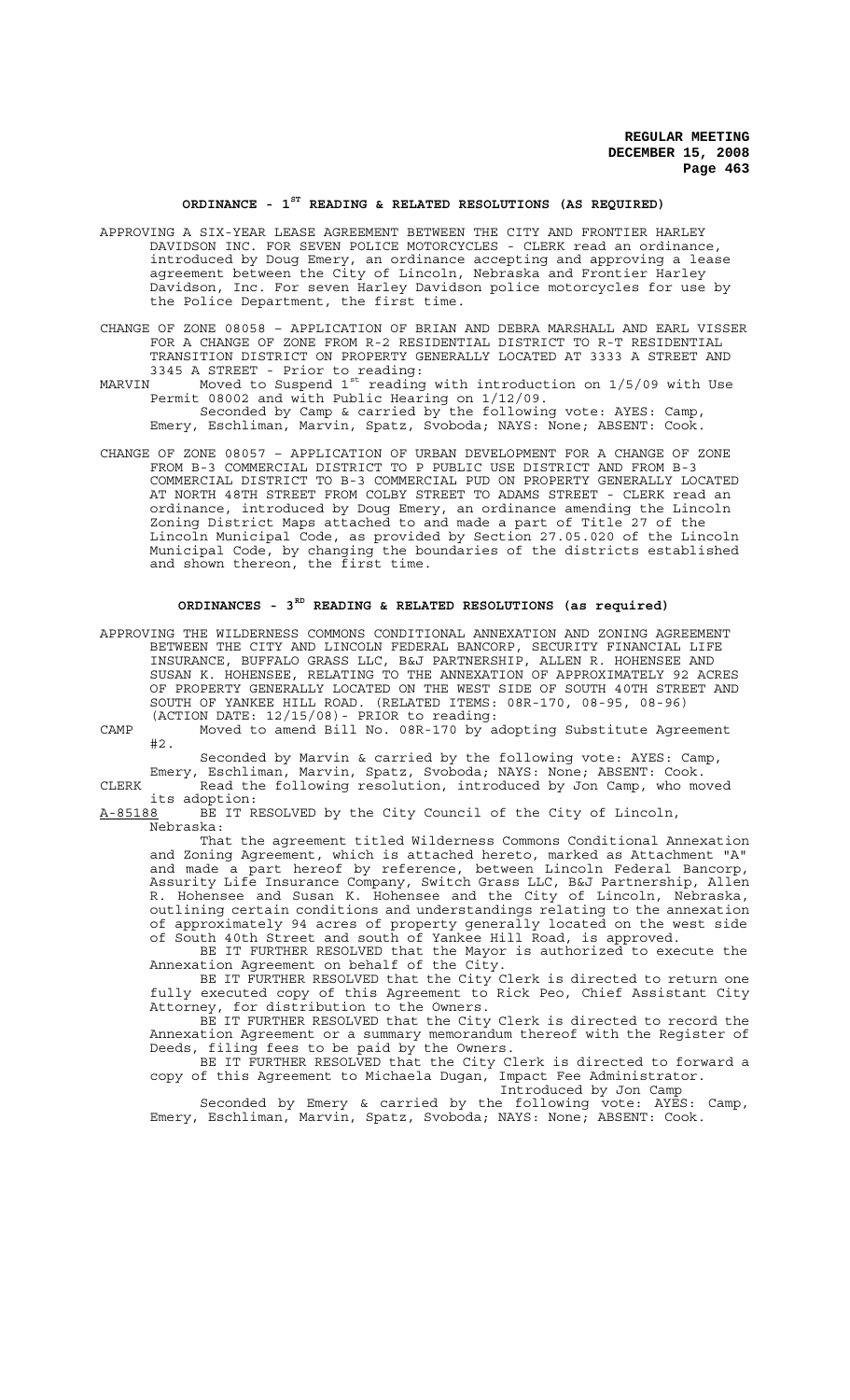ANNEXATION NO. 06019 – APPLICATION OF LINCOLN FEDERAL BANCORP TO AMEND THE LINCOLN CORPORATE LIMITS MAP BY ANNEXING APPROXIMATELY 92 ACRES OF PROPERTY GENERALLY LOCATED ON THE WEST SIDE OF SOUTH 40TH STREET AND SOUTH OF YANKEE HILL ROAD (RELATED ITEMS: 08R-170, 08-95, 08-96) - CLERK read an ordinance, introduced by Jon Camp, annexing and including the below described land as part of the City of Lincoln, Nebraska and amending the Corporate Limits Map attached to and made a part of Ordinance No. 18208, to reflect the extension of the corporate limits boundary of the City of Lincoln, Nebraska established and shown thereon, the third time.

CAMP Moved to pass ordinance as read.

Seconded by Marvin & carried by the following vote: AYES: Camp, Emery, Eschliman, Marvin, Spatz, Svoboda; NAYS: None; ABSENT: Cook. The ordinance, being numbered **#19182**, is recorded in Ordinance Book #26, Page

CHANGE OF ZONE 06075 – APPLICATION OF LINCOLN FEDERAL BANCORP FOR A CHANGE OF ZONE FROM AG AGRICULTURAL DISTRICT TO B-2 PLANNED NEIGHBORHOOD BUSINESS DISTRICT AND R-5 RESIDENTIAL DISTRICT FOR A PLANNED UNIT DEVELOPMENT DISTRICT CONSISTING OF APPROXIMATELY 300 DWELLING UNITS IN THE UNDERLYING R-5 ZONED AREA AND APPROXIMATELY 600,000 SQUARE FEET OF OFFICE/RETAIL FLOOR AREA IN THE UNDERLYING B-2 ZONED AREA ON PROPERTY GENERALLY LOCATED ON THE WEST SIDE OF SOUTH 40TH STREET AND SOUTH OF YANKEE HILL ROAD. (RELATED ITEMS: 08R-170, 08-95, 08-96) - CLERK read an ordinance, introduced by Jon Camp, amending the Lincoln Zoning District Maps attached to and made a part of Title 27 of the Lincoln Municipal Code, as provided by Section 27.05.020 of the Lincoln Municipal Code, by changing the boundaries of the districts established and shown thereon, the third time. CAMP Moved to pass the ordinance as read.

Seconded by Emery & carried by the following vote: AYES: Camp, Emery, Eschliman, Marvin, Spatz, Svoboda; NAYS: None; ABSENT: Cook. The ordinance, being numbered **#19183**, is recorded in Ordinance Book #26, Page

APPROVING THE WILDERNESS HEIGHTS CONDITIONAL ANNEXATION AND ZONING AGREEMENT BETWEEN THE CITY AND LINCOLN FEDERAL BANCORP RELATING TO THE ANNEXATION OF APPROXIMATELY 153 ACRES OF PROPERTY GENERALLY LOCATED ON THE EAST SIDE OF SOUTH 40TH STREET AND SOUTH OF YANKEE HILL ROAD. (RELATED ITEMS: 08R-306, 08-167, 08-168) (ACTION DATE: 12/15/08) - PRIOR to reading:

MARVIN Moved to amend Bill No. 08R-306 by adopting Substitute Agreement #2. Seconded by Spatz & carried by the following vote: AYES: Camp, Emery, Eschliman, Marvin, Spatz, Svoboda; NAYS: None; ABSENT: Cook.

CLERK Read the following resolution, introduced by Jon Camp, who moved its adoption:<br>A-85189 BE

A-85189 BE IT RESOLVED by the City Council of the City of Lincoln, Nebraska: That the agreement titled Wilderness Heights Conditional Annexation and Zoning Agreement, which is attached hereto, marked as Attachment "A" and made a part hereof by reference, between Lincoln Federal Bancorp and the City of Lincoln, Nebraska, outlining certain conditions and understandings relating to the annexation of approximately 153 acres of property generally located on the east side of South 40th Street and south of Yankee Hill Road, is approved. BE IT FURTHER RESOLVED that the Mayor is authorized to execute the Annexation Agreement on behalf of the City.

BE IT FURTHER RESOLVED that the City Clerk is directed to return one fully executed copy of this Agreement to Rick Peo, Chief Assistant City Attorney, for distribution to the Owner.

BE IT FURTHER RESOLVED that the City Clerk is directed to record the Annexation Agreement or a summary memorandum thereof with the Register of Deeds, filing fees to be paid by the Owner.

BE IT FURTHER RESOLVED that the City Clerk is directed to forward a copy of this Agreement to Michaela Dugan, Impact Fee Administrator.

Introduced by Jon Camp

Seconded by Emery & carried by the following vote: AYES: Camp, Emery, Eschliman, Marvin, Spatz, Svoboda; NAYS: None; ABSENT: Cook.

ANNEXATION NO. 07003 – APPLICATION OF LINCOLN FEDERAL BANCORP TO AMEND THE LINCOLN CORPORATE LIMITS MAP BY ANNEXING APPROXIMATELY 153.28 ACRES OF PROPERTY GENERALLY LOCATED SOUTHEAST OF THE INTERSECTION OF SOUTH 40TH STREET AND YANKEE HILL ROAD. (RELATED ITEMS: 08R-306, 08-167, 08-168) - CLERK read an ordinance, introduced by Jon Camp, annexing and including the below described land as part of the City of Lincoln, Nebraska and amending the Corporate Limits Map attached to and made a part of Ordinance No. 18208, to reflect the extension of the corporate limits boundary of the City of Lincoln, Nebraska established and shown thereon, the third time.

CAMP Moved to pass the ordinance as read.

Seconded by Emery & carried by the following vote: AYES: Camp, Emery, Eschliman, Marvin, Spatz, Svoboda; NAYS: None; ABSENT: Cook. The ordinance, being numbered **#19184**, is recorded in Ordinance Book #26, Page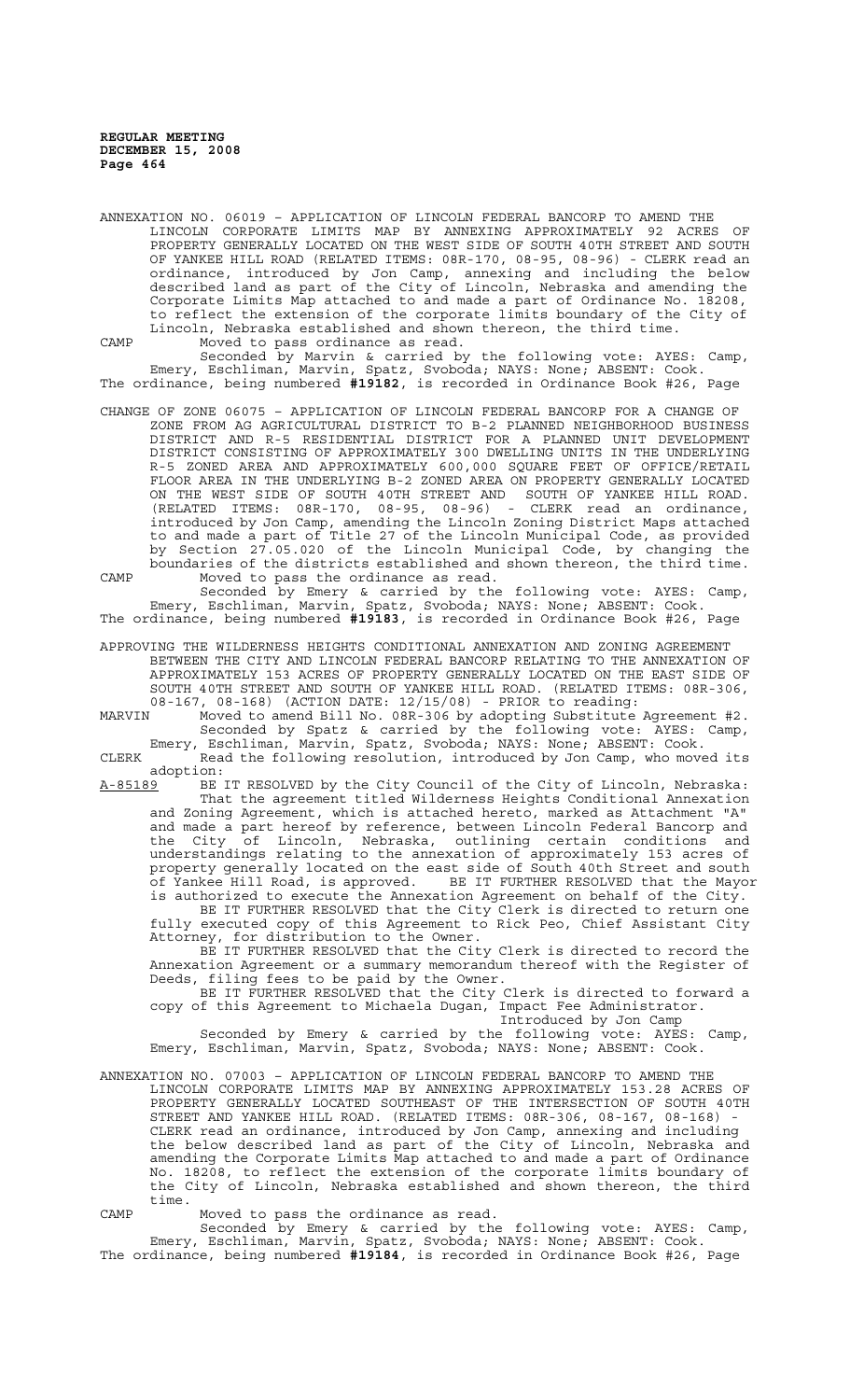CHANGE OF ZONE 07060 – APPLICATION OF LINCOLN FEDERAL BANCORP FOR A CHANGE OF ZONE FROM AG AGRICULTURAL DISTRICT TO B-2 PLANNED NEIGHBORHOOD BUSINESS DISTRICT FOR WILDERNESS HEIGHTS PLANNED UNIT DEVELOPMENT AND FROM AG AGRICULTURAL DISTRICT TO R-3 RESIDENTIAL DISTRICT FOR A PLANNED UNIT DEVELOPMENT DISTRICT DESIGNATION ON THE B-2 PORTION OF THE PROPERTY, AND FOR APPROVAL OF A DEVELOPMENT PLAN WHICH PROPOSES MODIFICATIONS TO THE ZONING ORDINANCE, LAND SUBDIVISION ORDINANCE AND DESIGN STANDARDS TO ALLOW APPROXIMATELY 225,000 SQUARE FEET OF COMMERCIAL FLOOR AREA AND APPROXIMATELY 60 DWELLING UNITS ON PROPERTY GENERALLY LOCATED SOUTHEAST OF THE INTERSECTION OF SOUTH 40TH STREET AND YANKEE HILL ROAD. (RELATED ITEMS: 08R-306, 08-167, 08-168) - CLERK read an ordinance, introduced by Jon Camp, amending the Lincoln Zoning District Maps attached to and made a part of Title 27 of the Lincoln Municipal Code, as provided by Section 27.05.020 of the Lincoln Municipal Code, by changing the boundaries of the districts established and shown thereon, the third time.

CAMP Moved to pass the ordinance as read.

Seconded by Emery & carried by the following vote: AYES: Camp, Emery, Eschliman, Marvin, Spatz, Svoboda; NAYS: None; ABSENT: Cook. The ordinance, being numbered **#19185**, is recorded in Ordinance Book #26, Page

VACATION NO. 08007 – APPLICATION OF HOPPE PARTNERS, LTD. TO VACATE THE WEST 162 FEET OF THE EAST-WEST ALLEY BETWEEN SOUTH 19TH STREET AND SOUTH 20TH

STREET AND BETWEEN K STREET AND L STREET - PRIOR to reading:<br>MARVIN Moved to amend Bill No. 08-161 on page 2, line 7 delet MARVIN Moved to amend Bill No. 08-161 on page 2, line 7 delete the amount of \$350.00 and insert in lieu thereof the amount of \$390.00. Seconded by Spatz & carried by the following vote: AYES: Camp,

Emery, Eschliman, Marvin, Spatz, Svoboda; NAYS: None; ABSENT: Cook. CLERK Read an ordinance, introduced by Jon Camp, vacating the west 162 feet of the east-west alley between K Street and L Street from South 19th Street to South 20th Street, in Block 21, Original Plat, and retaining title thereto in the City of Lincoln, Lancaster County, Nebraska, the third time.

CAMP Moved to pass the ordinance as amended. Seconded by Emery & carried by the following vote: AYES: Camp,

Emery, Eschliman, Marvin, Spatz, Svoboda; NAYS: None; ABSENT: Cook. The ordinance, being numbered **#19186**, is recorded in Ordinance Book #26, Page

AMENDING THE PAY SCHEDULE FOR A CERTAIN EMPLOYEE GROUP BY ADJUSTING THE HOURLY PAY RANGE SCHEDULE AND SCHEDULES OF ANNUAL, MONTHLY, BIWEEKLY AND HOURLY PAY RANGE EQUIVALENTS FOR EMPLOYEES OF THE CITY OF LINCOLN WHOSE CLASSIFICATIONS ARE ASSIGNED TO PAY RANGES PREFIXED BY THE LETTER "E" TO BE EFFECTIVE JANUARY 22, 2009 - CLERK read an ordinance, introduced by Jon Camp, adopting pay schedules and schedules of pay ranges for employees of the City of Lincoln, Nebraska whose classifications are assigned to pay ranges prefixed by the letter "E"; and repealing Ordinance No. 18969, passed by the City Council on August 6, 2007, the third time.

CAMP Moved to pass the ordinance as read.

Seconded by Emery & carried by the following vote: AYES: Camp, Emery, Eschliman, Marvin, Spatz, Svoboda; NAYS: None; ABSENT: Cook. The ordinance, being numbered **#19187**, is recorded in Ordinance Book #26, Page

AMENDING THE PAY SCHEDULE FOR A CERTAIN EMPLOYEE GROUP BY DELETING THE

CLASSIFICATIONS OF WOMEN'S COMMISSION MANAGER, AFFIRMATIVE ACTION OFFICER, AND DIRECTOR OF LIBRARIES - CLERK read an ordinance, introduced by Jon Camp, amending Section 1 of Ordinance No. 18971 passed August 6, 2007, relating to the pay schedules of employees whose classifications are assigned to the pay range which is prefixed by the letter "M," by deleting the job classifications of "Women's Commission Manager," "Affirmative Action Officer," and "Director of Libraries," the third time.

CAMP Moved to pass the ordinance as read.

Seconded by Emery & carried by the following vote: AYES: Camp, Emery, Eschliman, Marvin, Spatz, Svoboda; NAYS: None; ABSENT: Cook. The ordinance, being numbered **#19188**, is recorded in Ordinance Book #26, Page

CHANGE OF ZONE NO. 08054 – AMENDING SECTION 27.67.030 OF THE LINCOLN MUNICIPAL CODE TO LIMIT PARKING IN THE FRONT YARD IN THE R-1 THROUGH R-4 ZONING DISTRICTS TO ONE- AND TWO-FAMILY DWELLINGS AND REPEALING SECTION 27.67.030 OF THE LINCOLN MUNICIPAL CODE AS HITHERTO EXISTING - CLERK read an ordinance, introduced by Jon Camp, amending Section 27.67.030 of the Lincoln Municipal Code to limit parking in the front yard in the R-1 through R-4 zoning districts to property used for one and two family dwellings; and repealing Section 27.67.030 of the Lincoln Municipal Code as hitherto existing, the third time.

CAMP Moved to pass the ordinance as read.

Seconded by Emery & carried by the following vote: AYES: Camp, Emery, Eschliman, Marvin, Spatz, Svoboda; NAYS: None; ABSENT: Cook. The ordinance, being numbered **#19189**, is recorded in Ordinance Book #26, Page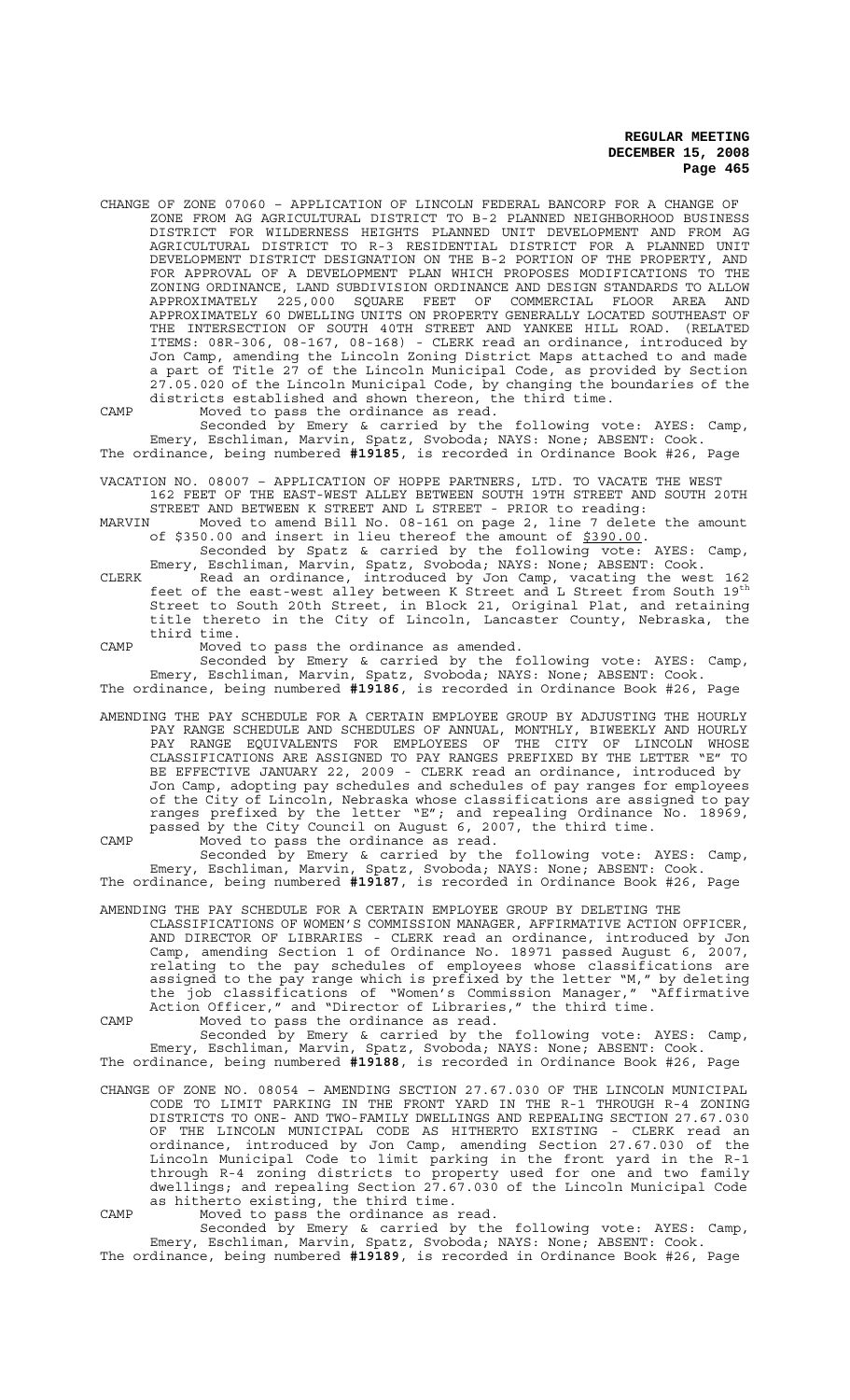CHANGE OF ZONE 08055 – AMENDING TITLE 27 OF THE LINCOLN MUNICIPAL CODE TO ALLOW DOMESTIC SHELTERS TO BE OPERATED BY FOR-PROFIT ENTITIES IN THE H-2, H-3 AND H-4 COMMERCIAL DISTRICTS BY AMENDING SECTION 27.03.213 TO PROVIDE THAT DOMESTIC SHELTERS COMPLY WITH ALL APPLICABLE STATE LICENSURE REQUIREMENTS; AMENDING SECTIONS 27.41.020, 27.43.020, AND 27.45.020 TO ADD DOMESTIC SHELTERS AS A PERMITTED USE IN H-2, H-3, AND H-4 COMMERCIAL DISTRICTS, RESPECTIVELY; AND REPEALING SECTIONS 27.03.213, 27.41.020, 27.43.020, AND 27.45.020 OF THE LINCOLN MUNICIPAL CODE AS HITHERTO EXISTING - CLERK read an ordinance, introduced by Jon Camp, amending Title 27 of the Lincoln Municipal Code to allow domestic shelters to be operated by for-profit entities in the H-2, H-3 and H-4 Commercial Districts by amending Section 27.03.213 to eliminate the requirement that domestic shelters shall be operated by a nonprofit entity and to provide that domestic shelters shall comply with all applicable state licensure requirements; amending Sections 27.41.020, 27.43.020, and 27.45.020 to add domestic shelters as a permitted use in H-2, H-3 and H-4 Commercial Districts, respectively; and repealing Sections 27.03.213, 27.41.020, 27.43.020, and 27.45.020 of the Lincoln Municipal Code as hitherto existing, the third time.

CAMP Moved to pass the ordinance as read.

Seconded by Emery & carried by the following vote: AYES: Camp, Emery, Eschliman, Marvin, Spatz, Svoboda; NAYS: None; ABSENT: Cook. The ordinance, being numbered **#19190**, is recorded in Ordinance Book #26, Page

CHANGE OF ZONE 08056 – AMENDING SECTION 27.27.020 OF THE LINCOLN MUNICIPAL CODE TO ALLOW DOMICILIARY CARE FACILITIES, GROUP HOMES, AND ELDERLY OR RETIREMENT HOUSING AS PERMITTED USES IN THE O-3 OFFICE PARK DISTRICT; AND REPEALING SECTION 27.27.020 OF THE LINCOLN MUNICIPAL CODE AS HITHERTO EXISTING - CLERK read an ordinance, introduced by Jon Camp, amending Section 27.27.020 of the Lincoln Municipal Code to allow domiciliary care facilities, group homes, and elderly or retirement housing as permitted uses in the O-3 Office Park District; and repealing Section 27.27.020 of the Lincoln Municipal Code as hitherto existing, the third time.

CAMP Moved to pass the ordinance as read. Seconded by Emery & carried by the following vote: AYES: Camp, Emery, Eschliman, Marvin, Spatz, Svoboda; NAYS: None; ABSENT: Cook. The ordinance, being numbered **#19191**, is recorded in Ordinance Book #26, Page

#### **RESOLUTIONS - FOR COUNCIL ACTION ONLY**

APPROVING A SAFETY IMPROVEMENT PROJECT AGREEMENT BETWEEN THE CITY AND THE NEBRASKA DEPARTMENT OF ROADS SO THAT FEDERAL AND STATE FUNDING MAY BE USED FOR THE ENGINEERING AND CONSTRUCTION OF A ROUNDABOUT AT THE INTERSECTION OF NORTH 14TH STREET AND CORNHUSKER HIGHWAY.(11/17/08 - P.H. & ACTION CON'T. TO 12/1/08) (12/1/08 - ACTION DELAYED 1 WEEK TO 12/8/08) (12/8/08 - ACTION DELAYED 1 WEEK TO 12/15/08) - PRIOR to reading:

SPATZ Moved to delay action with Public Hearing on Bill No. 08R-291 to 1/5/09.

Seconded by Camp & carried by the following vote: AYES: Camp, Emery, Eschliman, Marvin, Spatz, Svoboda; NAYS: None; ABSENT: Cook.

ADOPTING THE LINCOLN ELECTRIC SYSTEM ANNUAL BUDGET FOR 2009, TO BECOME

EFFECTIVE JANUARY 1, 2009. (ACTION DATE: 12/15/08) - CLERK read the following resolution, introduced by Ken Svoboda, who moved its adoption: A-85190 WHEREAS, under the provisions of Section 4.24.090 of the Lincoln

Municipal Code, a proposed annual budget for the operation of the Lincoln Electric System (LES) for 2009 was approved by the LES Administrative Board on November 14, 2008; and

WHEREAS, pursuant to the above-cited code section, a public hearing on the proposed budget was held on December 1, 2008, notice thereof having been published in one issue of the Lincoln Journal Star newspaper published and of general circulation in the City more than five (5) days before such hearing.

NOW, THEREFORE, BE IT RESOLVED by the City Council of the City of Lincoln, Nebraska:

1. That pursuant to the provisions of Section 4.24.090 of the Lincoln Municipal Code, the Lincoln Electric System Annual Budget for the fiscal year beginning January 1, 2009, is hereby adopted, and all funds listed therein are hereby appropriated for the several purposes therein stated.<br>2.

That all money received and any of the aforesaid funds in excess of the estimated balances and receipts set forth in said budget shall be credited to the unappropriated surplus of such funds.

3. That all monies received and set apart for the operation and maintenance of the Lincoln Electric System and all monies received from any source that are required to be applied to the costs of said operation and maintenance, shall be deposited in the appropriate operation and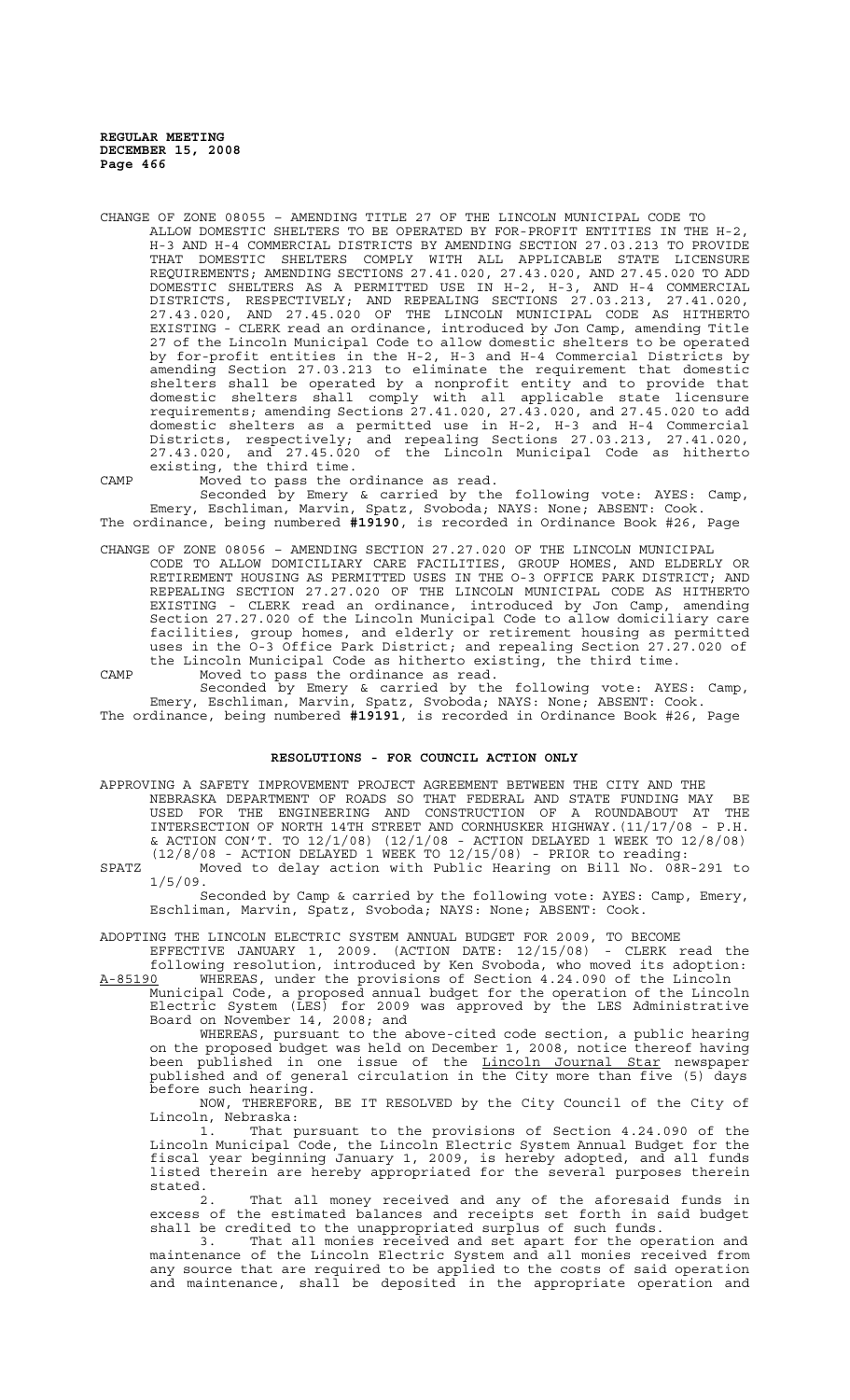maintenance account, and paid out upon the order of those persons designated by the LES Administrative Board.

4. That by adoption of the Capital Improvements Budget, the City Council hereby authorizes the acquisition of all necessary right-of-way, easements, or other interests in land, by purchase if possible, by condemnation if necessary, for those projects included within the Capital Improvements Budget.

5. That, to the extent capital improvements for facilities of LES are made from LES revenue and other funds, it is intended that the amount of such expenditures, which is not reasonably expected to exceed \$50,000,000 shall be reimbursable to the LES revenue and other funds through the issuance of future electric system revenue bonds there being no funds of LES or the City reserved, allocated on a long-term basis or otherwise set aside (or reasonably expected to be reserved, allocated on a long-term basis or otherwise set aside) to provide permanent financing for the expenditures related to such expenditures, other than pursuant to the issuance of such electric system revenue bonds, this Resolution being determined to be consistent with the budgetary and financial circumstances of LES and the City as they exist or are reasonably foreseeable on the date hereof.

6. There is hereby appropriated all money received from any source as grants or donations received for public purposes.

Introduced by Ken Svoboda

Seconded by Emery & carried by the following vote: AYES: Camp, Emery, Eschliman, Marvin, Spatz, Svoboda; NAYS: None; ABSENT: Cook.

## **RECONSIDERATION**

 Dan Marvin moved to reconsider Bill No. 08R-310/A-85166 approving the issuance of not to exceed \$65,000,000 principal amount of Lancaster County Correctional Facility Joint Public Agency Building Bonds. Seconded by Emery & **LOST** by the following vote: AYES: Marvin; NAYS:

Camp, Emery, Eschliman, Spatz, Svoboda ; ABSENT: Cook.

## **REGISTERED TO SPEAK SESSION - NONE**

## **OPEN MICROPHONE SESSION - NONE**

#### **MISCELLANEOUS BUSINESS**

# **PENDING -**

CAMP Moved to extend the Pending List to January 5, 2009. Seconded by Emery & carried by the following vote: AYES: Camp, Emery, Eschliman, Marvin, Spatz, Svoboda; NAYS: None; ABSENT: Cook.

## **UPCOMING RESOLUTIONS -**

CAMP Moved to approve the resolutions to have Public Hearing on January 5, 2009

Seconded by Emery & carried by the following vote: AYES: Camp, Emery, Eschliman, Marvin, Spatz, Svoboda; NAYS: None; ABSENT: Cook.